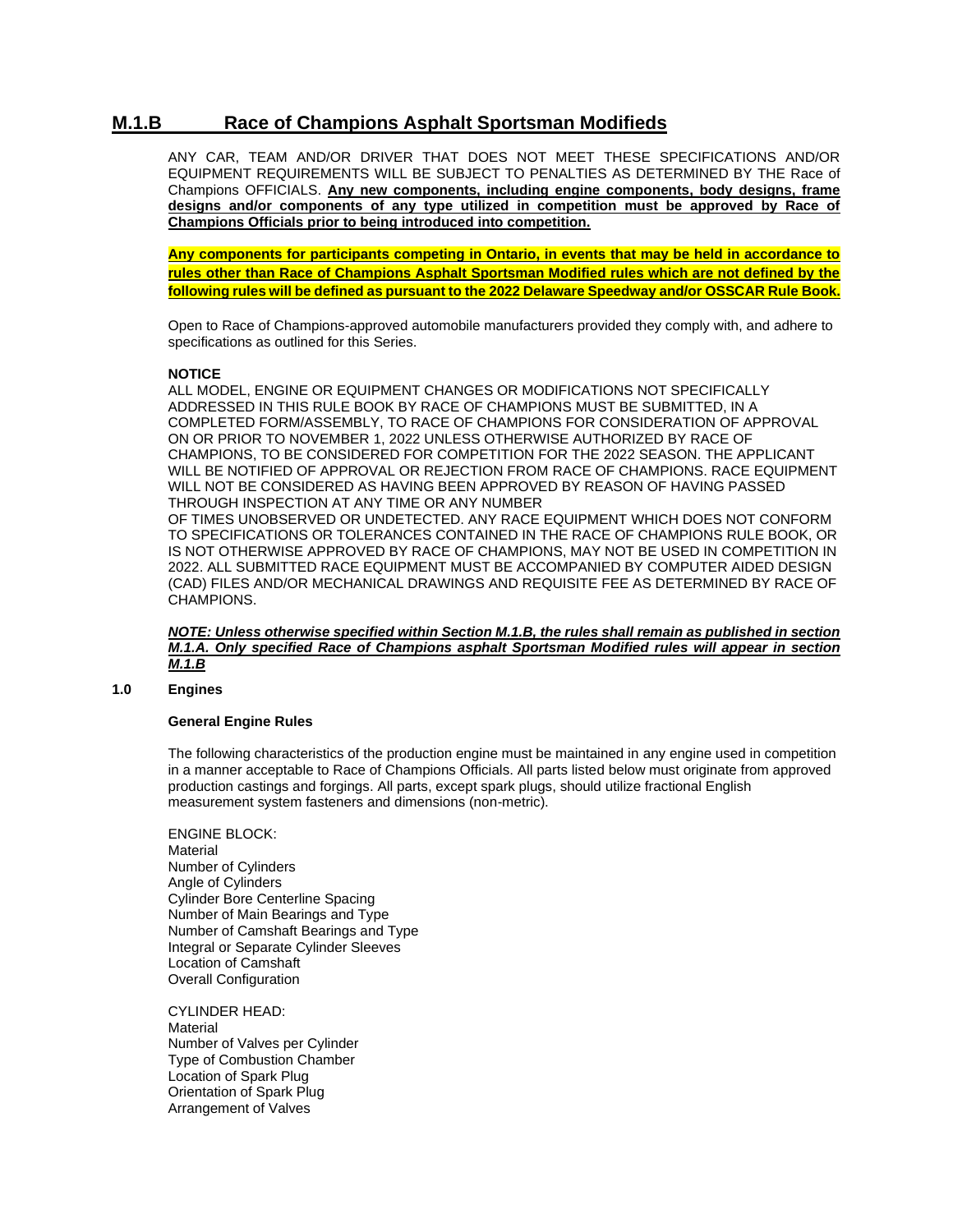Valve Location in Relation to the Cylinder Bore Angle of Valves Type of Valve Actuation Number of Intake Ports Number of Exhaust Ports Center Distances of Intake Ports Referenced to the Cylinder Bore Center Distances of Exhaust Ports Referenced to the Cylinder Bore Angle of Port Face Relative to Mating Face of Head to Block Firing Order

a.) Unless otherwise specified by the Race of Champions, the same long block engine assembly (engine block, crankshaft, camshaft, connecting rods, pistons, cylinder heads, and valves) must be used for the entire Event, including practice, qualifying and the Race. An engine must not be removed from a car without the approval of the Race of Champions Officials. The Race of Champions Officials may require any team that removes an engine to start at the rear of the field, providing the car earns a starting position in the Race. The engine may be removed from a back-up car, without a penalty, at the discretion of the Series Director as follows:

(1) If a car is wrecked beyond repair in practice before qualifying and a back-up car is used, then an engine change may be permitted provided the change can be accomplished in a timely manner before qualifying.

(2) If a car is wrecked beyond repair during qualifying and a back-up car is used, an engine change may be permitted, however, the engine change must be completed before the beginning of practice(s), if practice(s) is scheduled, that follow qualifying.

(3) If a car is wrecked beyond repair after qualifying and a back-up car is used, then an engine change may be permitted without an additional penalty.

(4) If a Competitor violates this Rule, in addition to imposition of a penalty pursuant to Section K, the Race of Champions may take such action during the Event as he deems appropriate, including but not limited to loss of practice time and/or loss of the opportunity to qualify and/or confiscation of the engine or engine components. Such action shall be deemed an inspection decision not subject to Section K.

NOTE: In an effort to save time during at track inspections, it is highly recommended that all built engines have the forward most right side and forward most left side intake manifold bolts and the forward most right side and forward most left side lower cylinder head bolts cross drilled for engine sealing. If cylinder head studs are used, it is recommended that the studs be cross drilled above the cylinder head nut or through cylinder head nut and stud. If the cylinder head bolts or studs are drilled, the holes must be drilled a minimum diameter of 0.063 inch to accept the Race of Champions engine seal.

The right side front and left side rear carburetor studs must be drilled a minimum diameter of 0.063 inch to accept the Race of Champions carburetor seal on all engines. All built engines must have the closest intake manifold bolt to each drilled carburetor stud on

both the right side and left side drilled a minimum diameter of 0.063 inch to accept the Race of Champions carburetor seal.

#### 1. Chevrolet or DART Engine Block

a.) Only GM Chevrolet type 350 cubic inch or Ford 351 cubic inch blocks will be permitted.

b.) DART production block part number: 3116111 (DART SHP Ford 31365135) will be permitted.

b.) Bowtie cast iron blocks part number 124800474 or stock block will be permitted.

c.) A Bore size of 4.00 to **4.060** plus or minus .005 will be permitted.

d.) Angle cutting of the block deck will not be permitted.

f.) The engine block must be mounted within 2"-inch of centerline of the lower ball joints and must be securely mounted to the frame.

g.) The minimum height of the engine when measured from the horizontal centerline of the crankshaft to the ground will be 9 1/2" inches.

g.) Tilted blocks will not be permitted.

h.) There will be a minimum of 2"inch ground clearance on the oil pan.

i.) All bolt holes and bores must remain in the stock OEM location.

j.) MOPAR, Chrysler, Dodge, American Motors type engines will not be permitted for competition.

Alumimum, aluminium billet and/or any other type of exotic material as determined by the Race of Champions Officials will not be permitted.

k.) The engine displacement may be increased by increasing the bore size. The formula for determining the cubic inch displacement of the engine will be: Bore X Bore X .7854 X Stroke which will equal the cubic inch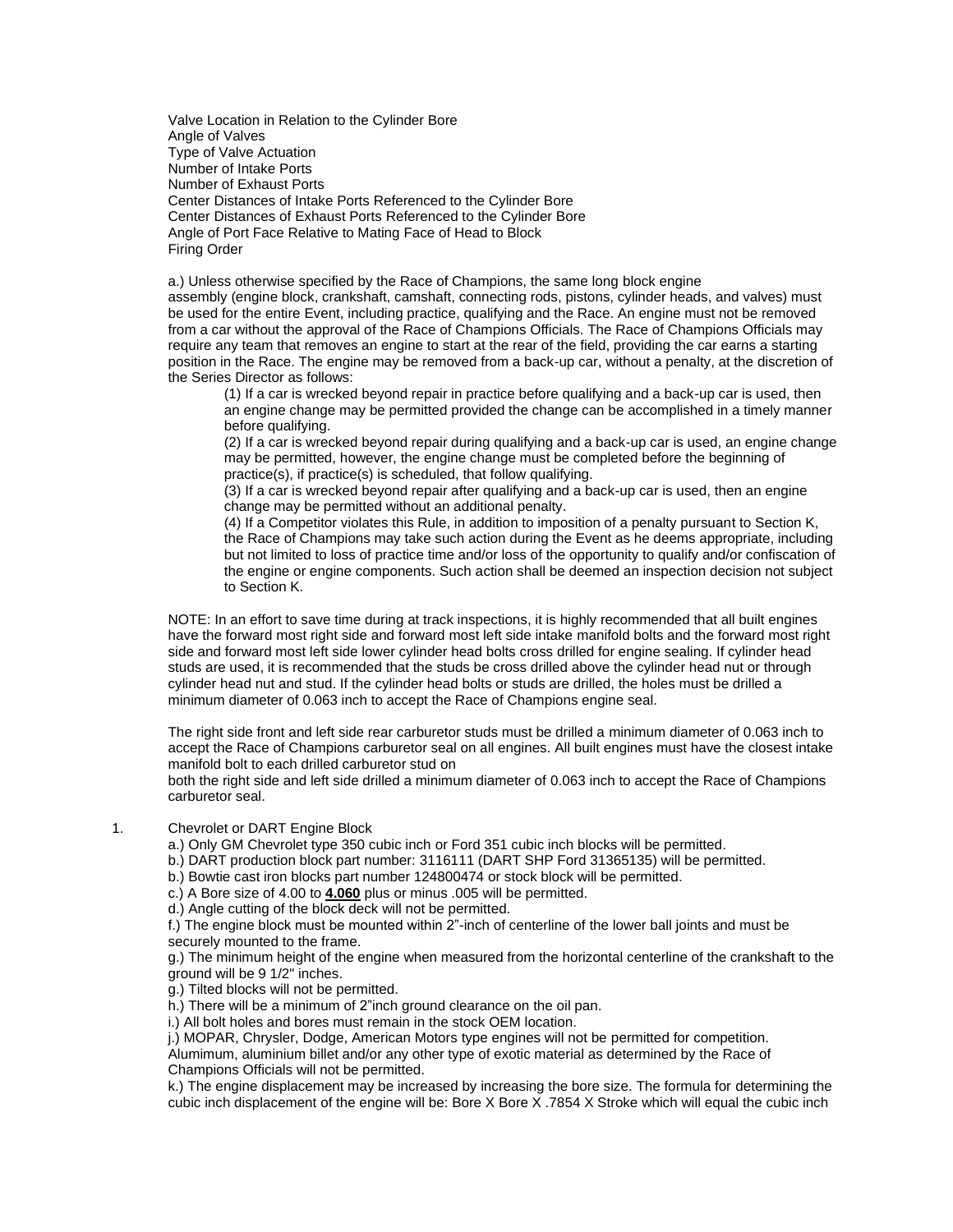displacement of each cylinder. The cubic inch displacement of each cylinder added together will determine the total cubic inch displacement for the engine.

l.) The maximum compression ratio permitted for any engine will be 11.0 to 1. When calculating the compression ratio a tolerance of one (1) cubic centimeter will be added to the volume for the area around the top of the piston down to the top of the piston ring that will be sealed with grease.

m.) In the event that the compression ratio must be confirmed in a circumstance that requires calculation the following formula will be utilized; Bore X Bore X .7854 X Stroke equals the volume for each cylinder at Bottom Dead Center (BDC) in cubic centimeters. The cylinder head pour volume minus (-) the known volume of the cylinder head plate plus (+) the cylinder head gasket volume plus (+) 1.00 cubic centimeters for sealing the piston ring plus (+) the cylinder block volume minus (-) the known volume of the block plate equals the chamber volume. (Compress ratio = Cylinder Volume (+) Chamber Volume).

# 2. Crankshaft

a.) Only a standard magnetic steel or cast iron production design crankshaft will be permitted. The crankshaft must be a minimum of 48lbs. The crankshaft journals, journal size, construction and/or appearance must remain as manufactured. Undersizing of crank journals will not be permitted. b.) A tolerance of (+/- .020) on the crankshaft rod journals will be permitted.

c.) The crankshaft may be balanced by drilling, turning and/or the addition of weight. Deburring of the crankshaft will be permitted, however forging and/or casting flashing must remain.

d.) Any Chevrolet / GM engine must use the large journal size crankshaft.

e.) Only a stock stroke of 3.480 +.005 / -.005 will be permitted.

f.) Crankshaft counterweights must be same shape and size as the original stock OEM Mass production crankshaft used with this block.

g.) Round nosed, knife edging, tapering and/or any type of alteration will not be permitted.

- h.) Undercut or tapered counterweights will not be permitted.
- i.) A fluid dampener will be permitted.
- j.) The minimum diameter for the harmonic balancer will be 6.25" inches.

### 3. Connecting Rods

a.) Only solid magnetic steel connecting rods (OEM or aftermarket) will be permitted.

b.) Forged or billet connecting rods measuring a minimum of 5.700" inches and a maximum of 6.000" inches will be permitted for Chevrolet engines. The minimum weight for the aftermarket 5.700" connecting rod (forged or billet) will be a total of 575 grams. The minimum weight for the aftermarket connecting rod (forget or billet) will be a total of 600 grams.

c.) The maximum Ford connecting rod length will be 6.000" inches.

d.) A maximum length of 6"-inches will be permitted.

e.) Machining for bushing or full floating connecting rod will be permitted.

f.) Deburring, removal of flashing, polishing, abrasive cleaning or any attempt at weight removal will not be permitted.

c.) Stainless steel, aluminum, titanium and/or any other materials that are considered exotic materials will not be permitted.

# 4. Pistons

a.) Flat top and dished aluminum round pistons will be permitted. Dome pistons will not be permitted.

b.) Only pistons with three (3) functioning ring grooves will be permitted. All three (3) rings must be in place.

c.) A maximum overbore of 0.060 will be permitted.

d.) Ceramic, plastics and/or any other type of exotic type material pistons will not be permitted.

e.) Coatings of any type will not be permitted.

f.) Valve reliefs may be machined in the pistions.

g.) Any magnetic steel connecting pin may be used.

# 5. Cylinder Heads

a.) Only 23 degree cast iron cylinder heads as listed from the manufacturer will be permitted:

1.) Chevrolet World Casting - #011150 (Angle Plug)

2.) Chevrolet World Casting - #011250 (Straight Plug)

- 3.) DART Iron Eagle #10310010 (Angle Plug)
- 4.) DART Iron Eagle #10320010 (Straight Plug)
- 5.) Proaction #2234-00000A (Angle Plug)
- 6.) Proaction #2234-00000 (Straight Plug)
- 7.) Proaction #12320 (Angle Plug) (this line includes the RHS Proaction #12320)
- 8.) Proaction #12319 (Straight Plug)
- 9.) GM Bowtie #14011034,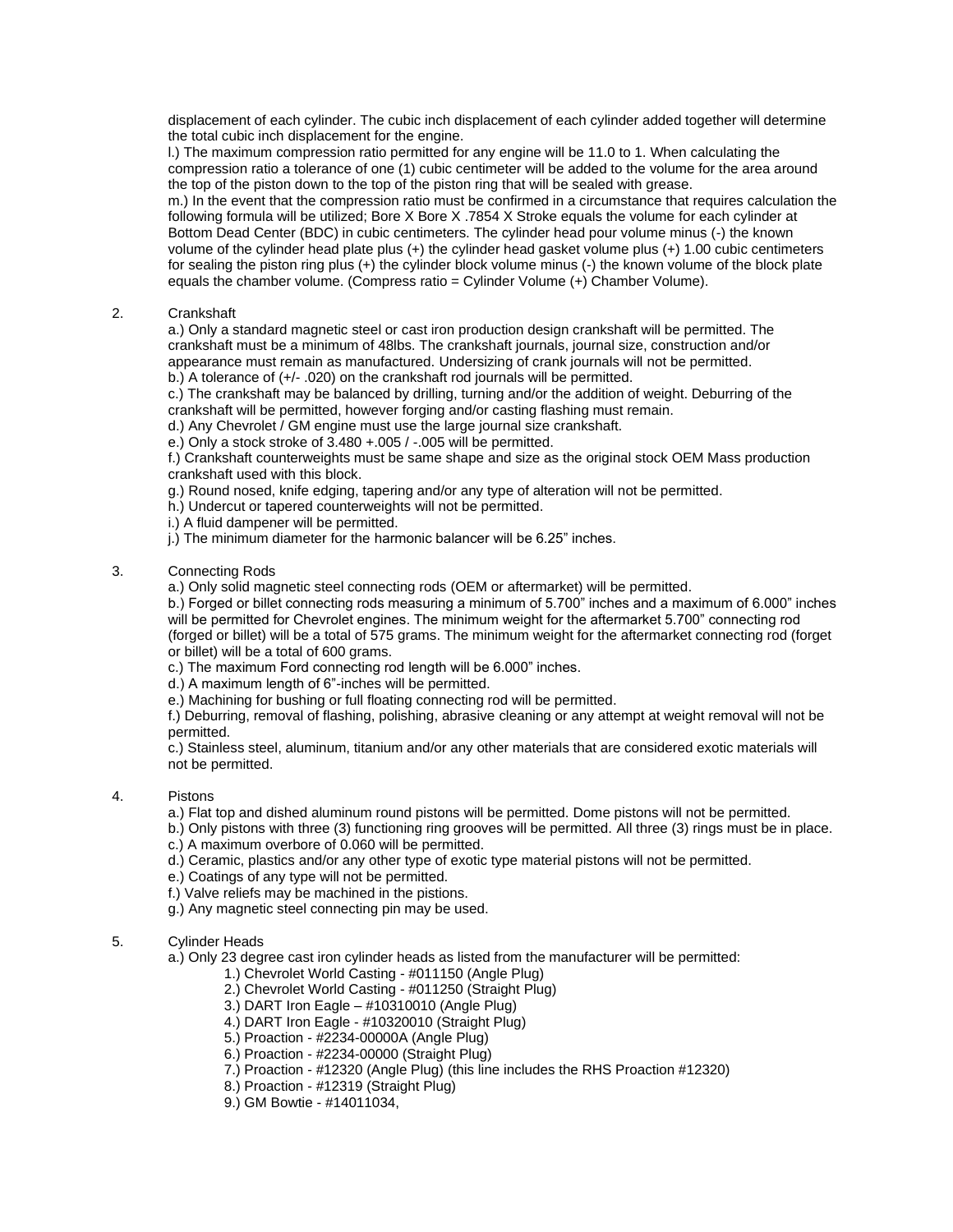10.) GM Bowtie - #14011058

11.) GM Bowtie - #10134392

12.) Chevrolet SBC - #492

13.) Chevrolet SBC - #462

14.) Chevrolet SBC - #461

15.) Chevrolet SBC - #461x

16.) DART Platinum - #10310010P

17.) Engine Quest - #12334

18.) Ford - #M-6049-N351

19.) Ford - #M-6059-N352

20.) Dart Iron Eagle Ford - #13300000

NOTE: The cylinders heads listed may have limited availability and may become unavailable for retail in the future. Previously approved cylinder heads will be permitted for competition, however may be removed from the list and inspected as necessary to maintain that the correct cylinder is being used for competition based on the part number submitted for competition.

b.) The GM Vortec Cylinder Heads of any type will not be permitted.

c.) The maximum intake runner volume will be 200 cubic centimeters. Porting to reach the maximum runner volume will not be permitted.

d.) The cylinder heads must remain stock as manufactured, including but not limited to internal and external measurements. Port matching, blending, porting, polishing, removal or addition of material to cylinder head will not be permitted.

e.) Hand grinding and/or acid dipping will not be permitted.

f.) The manufacturer specification and intake runner CC size must remain unaltered as specified for all approved cylinder heads with no tolerance.

g.) All valves must remain identical in appearance and construction as a stock OEM type valve. The minimum vale stem diameter is 11/32"-inch. The valve stem diameter may be undercut to a minmum diameter of 15/16"-inch in the area of the valve stem from the head of valve to the bottom of the valve guide. h.) Only solid stainless steel valves will be permitted.

i.) Only magnetic steel valve springs and/or push rods will be permitted.

j.) Only thread in studs will be permitted.

k.) Roller rockers and stud girdles will be permitted. Shaft rocker arms and/or shaft mounted roller rocker arm systems of any type will not be permitted.

l.) The following are the maximum valve size (Intake and Exhaust) permitted for specific cylinder heads:

1.) Chevrolet Intake Valve 2.020 / Exhaust Valve 1.600

2.) Ford Windsor Intake Valve 1.844 / Exhaust Valve 1.546

3.) Ford Cleveland Intake Valve 2.046 / Exhaust Valve 1.546

4.) Ford #M-6049-N351 (N352) Intake Valve 2.020 / Exhaust Valve 1.600

d.) The cylinder head must remain in the stock OEM location. Repositioning and/or relocating the cylinder head on the engine block will not be permitted.

e.) The valve centerline and guide angle in relationship to the cylinder heads must be remain in the stock OEM position.

f.) Porting and polishing by the removal or grinding of the original casting in runners will not be permitted. Epoxy fillers, welding, spray welding and/or any other coating or materials on or in the cylinder heads will not be permitted.

g.) External painting will be permitted.

h.) Air directional devices of any type on any valve surface will not be permitted.

i.) Only magnetic steel push rods and valve springs will be permitted. Titanium and/or any other exotic type material will not be permitted.

j.) Titaniaium valve spring retainers will not be permitted.

k.) A 1/2"-inch under the valve seat to complete the valve job will be permitted. Only machine cut will be permitted. Polishing and/or blending will not be permitted.

l.) Heat risers may be filled.

m.) Multiple angle valve job with valve centerline and valve guide angle in the stock OEM location in relationship to the cylinder head will be permitted.

n.) Combusion chamber modifications will not be permitted.

k.) The maximum compression permitted will be 11.0:1

5 - A. "Spec" Cylinder Heads Option (2016)

a.) The DART cylinder head part number 10024266 is the only cylinder head that will be permitted for this engine package option. The cylinder head must remain as produced and remain unaltered as cast by the manufacturer.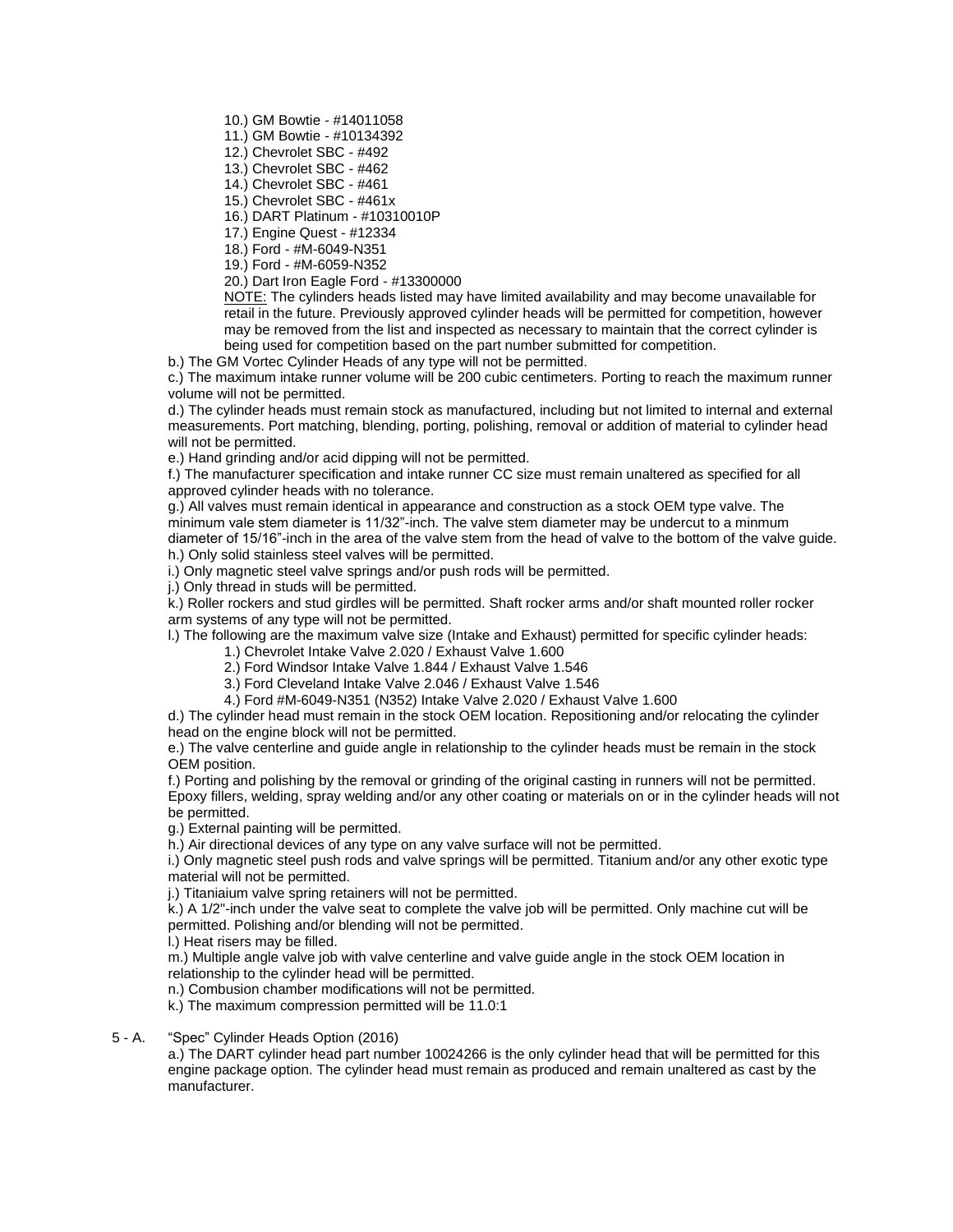b.) The DART production casting must maintain a minimum 60 cubic centimeter (cc) combustion chamber, a 2.02"-inch intake valve and a 1.60"-inch exhaust valve. The casting must remain unaltered.

c.) Machining of the valve guide bosses and the gasket surfaces for seals and sealing will be permitted.

d.) The addition of thread-in studs, guide plates, valve spring seats, valve seals, poly-locks and/or jam nuts will be permitted.

e.) Coolant lines on the front or rear ends of the cylinder heads will be permitted. Coolant lines of the side of the cylinder head will not be permitted.

f.) The maximum intake valve port volume will be 177 cubic centimeters (CC) and the maximum exhaust valve port volume will be 71 cubic centimeters (CC).

g.) The cylinder head gasket surface for the purpose milling will have a tolerance of (+/- .050" inch) from the 23.00 degree stock valve position.

h.) The intake pin measurement must be no less than 6.050" inches. Machining and/or any other modifications of any type will not be permitted.

i.) The ports, runners, combustion chambers, the valve angle and must remain unaltered.

j.) The EGR port may be blocked or sealed off at the intake gasket by use a single metal shim on the surface of the gasket material.

k.) A maximum of two (2) intake manifold mounting holes may have helicoils. Intake and exhaust mounting holes may not be added and/or relocated. All holes must remain unaltered for standard dimension fasteners. l.) Only the Manley intake valve (Part Number 11596 – 111 grams), Manley intake valve (Part Number 11864 – 114 grams), Manley exhaust valve (Part Number 11543 – 95 grams) or Manley exhaust valve (Part Number 11863 – 102 grams) will be permitted. Valve stems must have a minimum diameter of 11/32"-inch. The valve lifter weight is a minimum of 85 grams. All valve components must remain unaltered from the manufacturer.

m.) When cutting the valve seat angles, stone and/or grinding marks above the bottom of the valve guide will not be permitted. All cutting in reference to the valve job must be centered off the centerline of the valve guide. A competition style multi-angle valve job will be permitted. The bowl are must the 360 degree "ball" check. The intake valve side is a .787"-inch ball. The exhaust valve side is a .531" inch ball. Polishing on any cut and/or surface that has been touched with a stone will not be permitted. Hand grinding and/or polishing will not be permitted on any part of the cylinder head.

n.) Only stock OEM magnetic steel retainers that weigh a minimum of 30 grams (retainer only) will be permitted. Only single or double parallel wound valve springs will be permitted. Barrel, conical, beehive wound valve springs will not be permitted. The double wound valve springs must have a minimum diameter of 1.437"-inches and a maximum of 1.450"-inches. The valve springs must have a minimum height of 1.700"-inches and a maximum height 1.800"-inches. Only magnetic steel retainer locks; Machine 7 degree, Super 7 degree or 10 degree type will be permitted.

o.) The engine utilizing the "Spec" Cylinder Head option must maintain the maximum 11.0 to 1 compresssion ratio and all other defined engine rules.

### 5 - B. GM / CHEVROLET PERFORMANCE CRATE ENGINE *OPTION*:

NOTE: In the interest of preserving the opportunity of an affordable entry into asphalt modified type competition, the Race of Champions reserves the right to create, introduce and/or specify the GM / Chevrolet Performance Crate Engine Option as the only option in the Race of Champions Sportsman modified division.

a.) The Chevrolet Performance / GM Performance "604" and the Chevrolet Performance / GM Performance "602" Crate Engines will be permitted for competition.

b.) The GM / Chevrolet Performance "604" Crate Engine will not received a weight break unless otherwise posted in a bulletin and/or the Race of Champions rule book. In the event that a competitor chooses the Chevrolet Performance / GM Performance "602" Engine is being used a 75 lb weight break will be permitted from the total weight.

c.) Any Chevrolet Performance and/or GM Crate engine and all components must remain in their original configuration and form as purchased and/or delivered from the factory. Any alterations to the engine will not be permitted. The Engine must remain as manufactured by General Motors. Overbore(s) will not be permitted. Repairs may be permitted with written permission from Race of Champions Officials. d.) All engines are to remain sealed from the factory. The original factory seals must remain unaltered, Tampering, removal, modifications of any type and/or broken factory seals will not be permitted. The GM

Engine must remain unaltered in any way. e.) The GM Crate Engine seals (bolt-type) must remain unaltered. Race of Champions Officials may require specific sealing and verification of all seals on any Chevrolet Performance and/or GM Crate Engine. Tampering with and/or alteration of any seals will not be permitted and is subject to immediate penalty and/or suspension.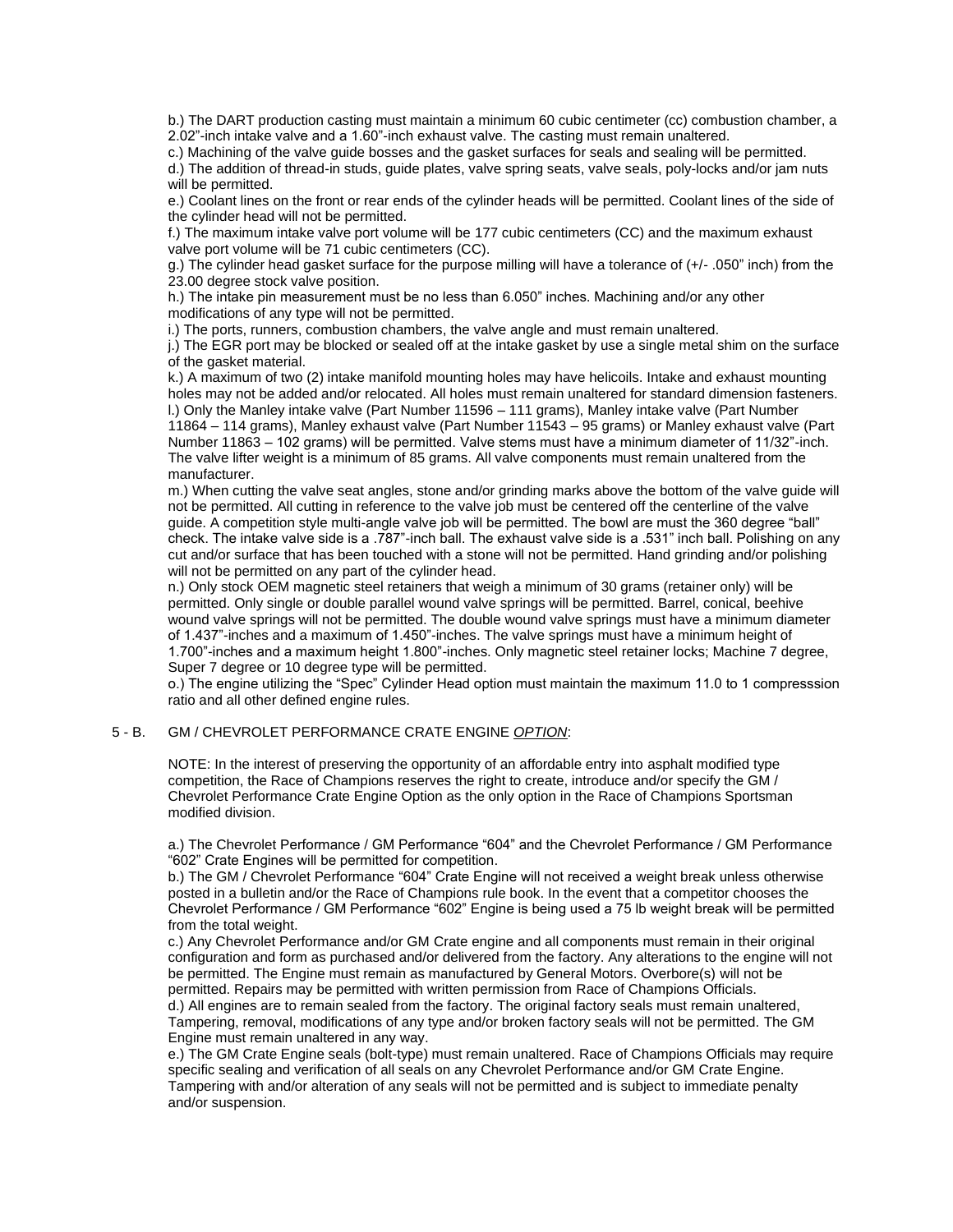f.) Only GM replacement parts of any type will be permitted for any type of replacement and/or repair work. Only GM Crate Engine specific valve springs may be used for replacement and/or repair.

g.) The maximum RPM of the Chevrolet Performance and/or GM "604" engine will be 6,400 as controlled by part number# MSD 83647. The maximum RPM of the Chevrolet Performance and/or GM "602" engine will be 6,800 as controlled by part number# MSD 83647.

h.) GM Crate Engine repairs must be authorized by Race of Champions Officials. GM Crate Engine repair procedure works as follows:

1.) Contact the Race of Champions administrative office.

2.) A repair location will be specified and instruct the driver/owner where to take the engine to get an estimate.

3.) Based on the estimate and the detail of the repair, officials will determine if the repairs may be made or if a new engine must be purchased.

4.) If a repair is approved, a specified inspector will inspect the engine and work with the engine repair facility throughout the duration of the repair to ensure that the engine maintains the Chevrolet / GM Specifications.

5.) Upon completion of the repair(s) the engine will be 'resealed' before being released for competition.

6.) All parts including the gasket repair kit(s) must be stock OEM Chevrolet Performance replacement parts. The receipt(s) generated from the GM / Chevrolet Performance Dealer and/or parts department must be retained and a copy presented to Race of Champions Officials for verification.

7.) Overbores will not be permitted. If a cylinder has scoring and/or needs repair it must be communicated to Race of Champions officials before being sleeved to maintain the original bore size. 8.) Valve jobs will not be permitted.

9.) If the cylinder head requires resurfacing and/or valve seats, a new cylinder head must be purchased. Machine work of any type will not be permitted to the cylinder heads.

10.) Bead blasting and/or any polishing and/or any alteration to the intake manifold and/or cylinder heads will not be permitted.

11.) The distributor advance curve and/or all parts must remain stock as manufactured.

12.) All engine information regarding repairs and/or engine introduction must be retained and turned into Race of Champions Officials, to track and manage engine database, including the driver, serial number, repair, type of repair and/or what type of service was performed to any engine.

13.) If any repair estimates come back to the Race of Champions Officials that meet and/or exceed 60% of the actual price of a new engine, a new engine must be purchased. The engine that was damaged will no longer be eligible for competition.

j.) Only the Chevrolet Performance "604" Engine may use an unaltered Holley stock (part#0-80583, "4412" 500 CFM). Exceptions to this rule will not be permitted. The carburetor must be securely fastened to the intake manifold in the stock location with one .0625(1/16th) or smaller gasket. Spacers or drop in spacers, alterations, physical changes, machining, reshaping or tampering with any part of the original parts, internal or external will not be permitted. Only genuine Holley replacement parts will be permitted.

k.) Only the Chevrolet Performance "602" Engine may use an unaltered Holley stock (part#0-80541-1), (Series 4150, 650 CFM). Exceptions to this rule will not be permitted. The carburetor must be securely fastened to the intake manifold in the stock location with one .0625(1/16th) or smaller gasket. Spacers or drop in spacers, alterations, physical changes, machining, reshaping or tampering with any part of the original parts, internal or external will not be permitted. Only genuine Holley replacement parts will be permitted.

l.) Only Chevrolet Performance or GM Crate Engine specific valve springs may be used for replacement and/or repair, Part Number # 12551483 for the "604" engine.

m.) In the event a "Crate" engine is found illegal and has been tampered with, a one (1) calendar year, suspension will be issued from the date of infraction for the first offense. An indefinite suspension will be issued for any offense after the first.

n.) Race of Champions Officials reserve the right to technically inspect, exchange and/or confiscate any GM Crate Engine at any time. Failure to surrender the engine and/or submit the engine for inspection equals disqualification from the event and/or suspension.

o.) The intended direction of the Chevrolet Performance / GM Crate Engine program is to maintain a costeffective, affordable racing program. Rebuilding, balancing, blue printing and/or any other alteration made in an attempt to influence the integrity of this program will not be permitted. The judgment and determination of any such decision will be at the sole discretion of Race of Champions Officials.

### 6. Cam / Lifters / Timing Chain

a.) The camshaft, bores and lifters must remain in the original stock OEM location.

b.) Only flat tappet camshaft will be permitted. Roller camshaft(s) of any type will not be permitted.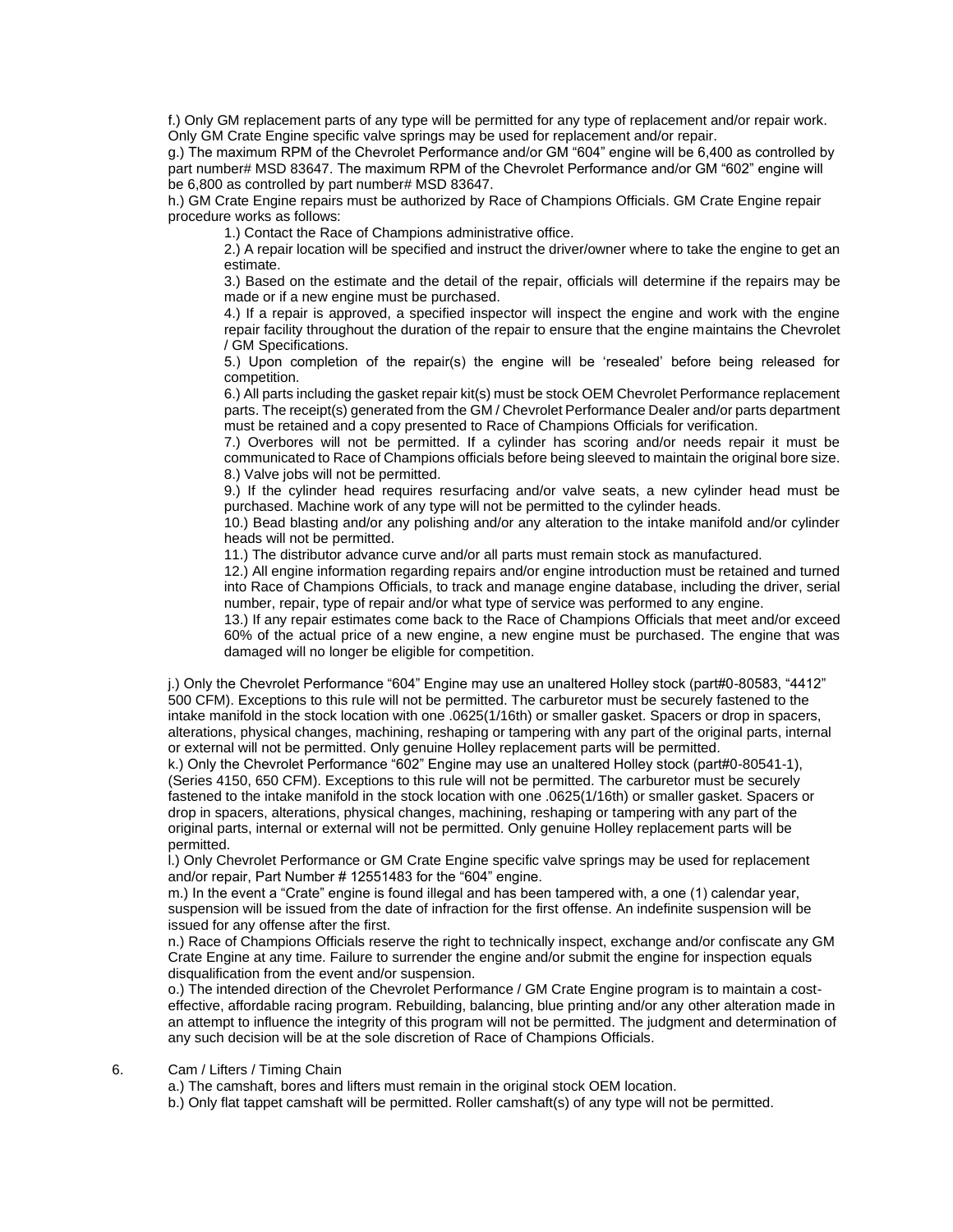b.) Only magnetic steel lifters with a stock diameter will be permitted. Solid or hydraulic lifters with roller tappets or mushroom tapers will not be permitted.

- c.) Rev kits will be permitted.
- d.) Any timing chain or gear drive will be permitted.
- e.) A degree bushing and/or offset crank gear key(s) will be permitted.
- e.) Belt drives will not be permitted.
- f.) Roller cam bearings will not be permitted.

# 7. Ignition

a.) Only stock point type distributor or electronic ignition systems will be permitted. Ignition components of any type in the driver's compartment will not be permitted. An aftermarket HEI stock replacement type distributor will be permitted. The MSD HEI Part Number #8635 will be permitted. Aftermarket coils that fit in the traditional stock OEM location will be permitted.

b.) Ignition boxes and/or multi-spark type ignition systems will not be permitted.

c.) The distributor must mount in the OEM stock location. Rotation and firing order must remain in the stock OEM firing order for the engine. GM Firing Order: 1-8-4-3-6-5-7-2

d.) Adjustable timing controls will not be permitted.

8. Intake manifold

a.) The following intake manifolds will be permitted competition:

- i. Chevrolet Edelbrock #2101
- ii. Ford #M-9424-C358
- iii. Edelbrock #2181
- iv. Edelbrock #2750

b.) Alterations and/or modifications of any type to the intake manifold including porting, acid dipping, polishing deburring, removal of flashing, abrasive cleaning, painting, milling, cutting, drilling, enlarging bolt holes, matching, welding or any other type of alteration will not be permitted.

c.) Welding and/or epoxy and/or filling of any type will not be permitted.

d.) Painting and/or coating and/or the application of coating will not be permitted.

e.) Identificiation and/or part numbers on the intake manifold must remain unaltered in their stock OEM position.

### 8.-A "Spec" Intake Option (2016)

a.) Only the Second Generation Edelbrock #7101 intake manifold will be permitted with the "Spec" DART cylinder head part number 10024266.

b.) Alterations and/or modifications of any type to the intake manifold including porting, acid dipping, polishing, deburring, removal of flashing, abrasive cleaning, painting, milling, cutting, drilling, enlarging bolt holes, matching, welding or any other type of alteration will not be permitted.

c.) All bolt holes must remain stock OEM unaltered in alignment and size.

d.) Coolant lines from the water neck to the back side of the cylinder heads will be permitted.

e.) A maximum thickness of .064" inch will be permitted for the intake manifold gasket.9

#### 9. Carburetor

a.) Only the Holley 4412 500 CFM or the 4412 500 CFM HP will be permitted for competition. The 4412 500 CFM and 4412 500 CFM HP are separate carburetors and the interchanging of parts from one to the other will not be permitted. . **Other Holley carburetor designations for the 500 CFM carburetor will not be permitted for competition.** Only Holley replacement parts as designated by the part number will be permitted.

b.) Alterations of any type, grinding, polishing, machined, coating and/or other wise; internal or external to the carburetor base and/or any of its components will not be permitted.

c.) The carburetor must be mounted in the standard position on the intake manifold. Sideways mounting of the carburetor will not be permitted.

- d.) The venturis must remain unalterted.
- e.) Removal of the casting ring will not be permitted.
- f.) The base plate must remain unaltered.

g.) The throttle shafts must remain unaltered. Machining, polishing, cutting and/or thinning of the throttle shafts will not be permitted.

h.) The throttle plates (butterflies) may be drilled for idle holes only. Alteration to the shape, thinning, knife edging, rounding, tapering and/or any other type of alteration to the throttle plate will not be permitted.

i.) Changing and/or tuning of the power valve, pump cam and/or accelerator pump and/or jets will be permitted, but must be Holley components and manufactured for the carburetor; OEM. Aftermarket and/or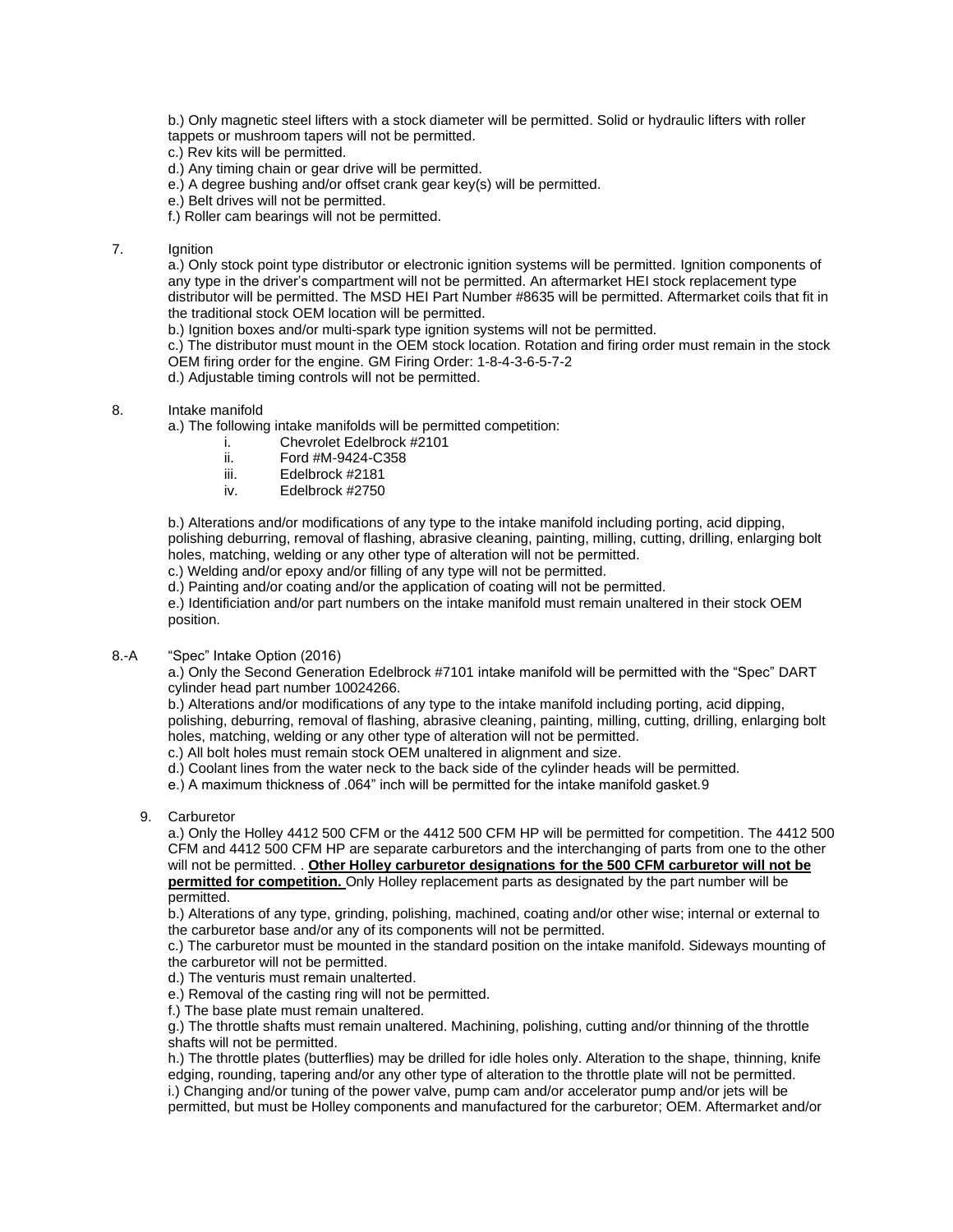components that fit the carburetor that are not Holley OEM components for the part number of the carburetor will not be permitted.

j.) Removal of the choke horn will not be permitted. Removal of the choke plate and choke linkage will be permitted. The gasket ring must remain unaltered from the manufacturer.

k.) The carburetor boosters must maintain their stock OEM size and must remain in their original mounting location in the main carburetor body. Any alteration to the booster, the booster bridge, including but not limited to the raising or lowering of the booster height, will not be permitted.

l.) Alterations that permit additional air to be introduced below the opening of the venturis such as altered gaskets, base plates and/or drilling holes into the carburetor will not be permitted.

m.) Epoxy fillers of any type will not be permitted.

n.) Only mechanical throttle type linkage will be permitted. Two (2) throttle return springs must be utilized. Cable type and/or any other type of throttle linkage will not be permitted.

o.) A toe strap is mandatory.

### 10. Carburetor Spacer / Adaptor Plate

a.) A single one piece carburetor spacer with a maximum thickness of 1"-inches will be permitted. The spacer may only be aluminum or pheonolic plastic material. Other materials will not be permitted. Taper and/or beveled shapes will not be permitted. The spacer must conform to the base ofcarburetor and use two (2) paper gaskets. The maximum thickness for either gasket will be .075"-inches.

b.) The carburetor spacer must remain in the same position as the original carburetor mounting position on the intake manifold.

c.) Wedge shaped mounting surfaces will not be permitted. The top and bottom surfaces must remain parallel.

d.) The carburetor spacer must have two (2) holes a maximum of 1.750"-inches with a straight bore (perpendicular to the top and bottom surfaces) and match the base of the carburetor.

e.) Any type of air flow modifications will not be permitted.

### 11. Air Cleaner

a.) Only one (1) round paper type (dry) air cleaner will be permitted. The air cleaner may be a minimum of 12"-inches and a maximum of 14"-inches in diameter, with a minimum of 1-1/2"-inches and a maximum of 5"-inches in height. The top and bottom of the air cleaner housing must be round, the same diameter and solid. Openings on the top of the air cleaner will not be permitted. Plastic type (K&N) type top and bottom air cleaner housing components will not be permitted.

b.) The filter base must have a minimum round opening of 5"-inches.

b.) All air that enters engine must pass through air cleaner. Any type of device that directs and/or ducts air to or from the air cleaner will not be permitted. Air induction, ducts, baffles, tubes, funnels, hats and/or any other device that controls air entering the carburetor will not be permitted.

c.) The filter must be mounted in the center of the carburetor. A maximum one (1) inch spacer will be permitted between the carburetor and the air cleaner.

d.) A single shield for the purpose of protecting the air cleaner from debris which may cover up to one half of the air cleaner circumference on the front of the air cleaner will be permitted. The shield must be no wider than the height of the element.

e.) Performance enhancing additives and/or chemical and/or freezing or cooling of, on and/or in the air cleaner and/or any of the air cleaner components will not be permitted.

### 13. Oiling System

a.) Only wet sump type oiling systems will be permitted. Dry sump type systems will not be permitted. b.) Only internal oil pumps driven from the distributor will be permitted**. Vacuum pumps will not be permitted.**

c.) Only standard type magnetic steel oil pans will be permitted.

d.) Oil deflecting to individual rod and/or main journals will not be permitted.

e.) Partitions of any kind in the oil pan will not be permitted. Oil pans must be approved prior to entry into competition by Race of Champions Officials.

f.) A one (1) inch inspection plug must be must be placed in the bottom of oil pan for visual and mechanical inspection. The inspection plug must be a minimum of 1 1/4" inch located 9 1/2" inches from the rear of the block face to the centerline of the inspection hole and 1 1/4" inches from the oil pan rail. Obstructed views from the inspection hole to the crank and rods will not be permitted. If the view is obstructed from the inspection hole, removal of the oil pan will be required.

g.) Only stock-type magnetic steel or cast iron dampers will be permitted. Maching and/or any alteration to the damper will not be permitted.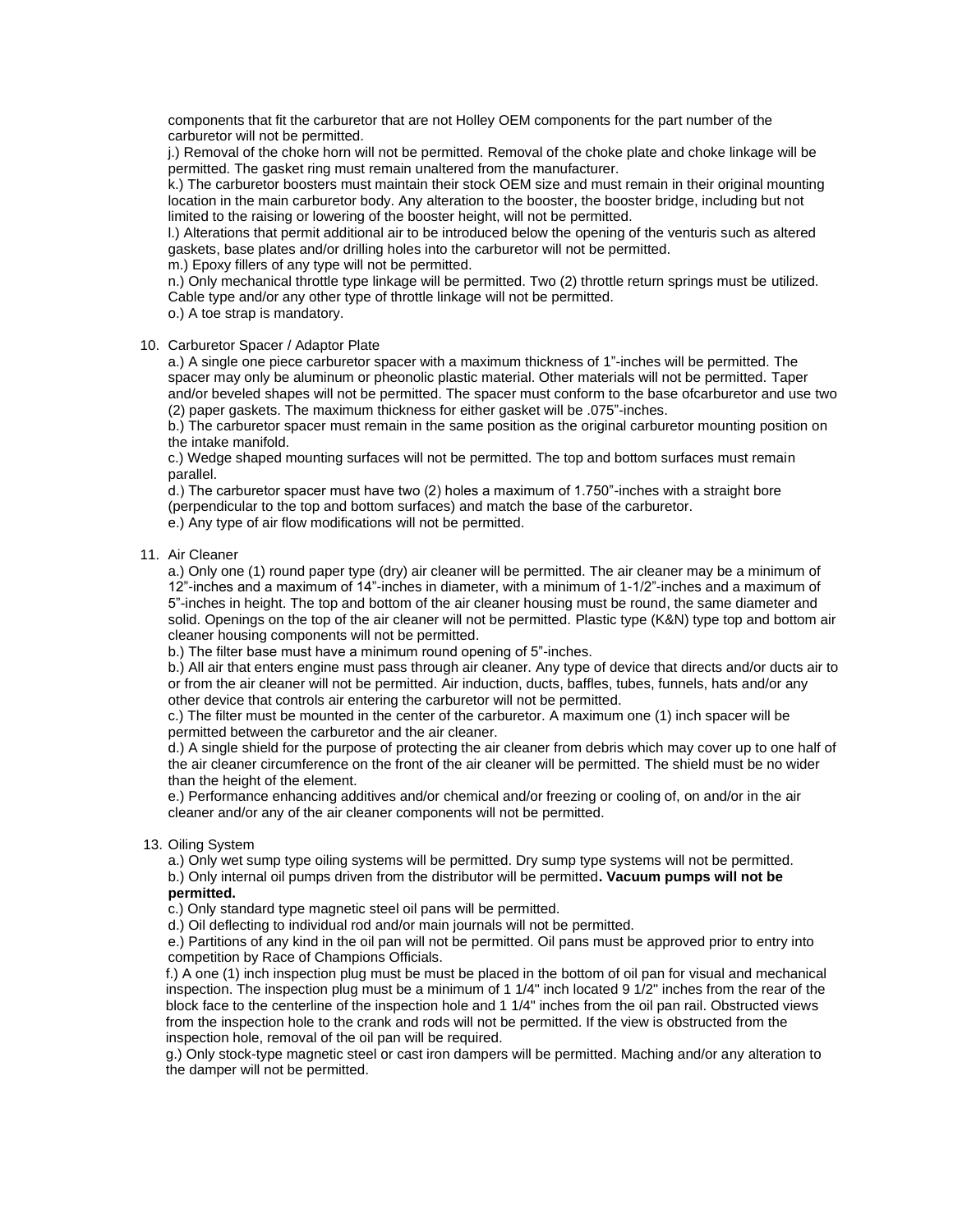### 14. Engine / Car Electrical System / Ignition System

a.) Only stock point type distributor or electronic ignition systems will be permitted. Ignition components of any type in the driver's compartment will not be permitted. An aftermarket HEI stock replacement type distributor will be permitted. The MSD HEI Part Number #8635 will be permitted. Aftermarket coils that fit in the traditional stock OEM location will be permitted.

b.) Ignition boxes and/or multi-spark type ignition systems will not be permitted.

c.) Adjustable timing controls will not be permitted.

d.) Magnetos and Magneto type ignition systems will not be permitted.

e.) Ignition system equipment and/or wiring may not be located in the driver's side door area and/or within reach of the driver with the exception of the ignition button or ignition switch.

f.) Adjustable timing controls will not be permitted.

g.) Ignition delay devices will not be permitted.

h.) All electrical switches must be located on the dash panel or within reach of the driver and labeled. A labeled on and off master switch to the battery cable must be installed on the cowl behind the windshield opening to the right side of the driver. The switch must be easily accessible and in plain view.

i.) There must be an operational ignition cut off (interrupt) switch. The tigor type switch is recommended. j.) Tachometers, if used, should be mounted to either the steering column or the dash gauge panel. The mounting must be acceptable to Race of Champions Officials. In all cases, tachometer wiring must be as visible as possible, and easily accessible for inspection.

k.) Tachometers should have a maximum of three (3) wires connected to the ignition system allowing for a ground, power and a tachometer signal.

l.) The tachometer must have a connector of the Packard Electric type (MSD part #8172), or approved equivalent, to facilitate testing during inspection. The tachometer connector must be located on or at the removable ignition system mounting plate. The wire color, gage, and pin assignment must follow the table below:

#### **Pin Description Color Gage**

A Ground Black 16-18

B Power Red 16-18

C Tachometer Signal Green or Brown 16-18

m.) The tachometer signal wire must be run from the tachometer as a single continuous green or brown 16- 18 gage wire to connect the primary and backup ignition amplifier boxes to the tachometer through blocking diode(s).

n.) The tachometer power wire must be connected to the battery side of the starter solenoid.

o.) If an illuminated tachometer is used, the light power and ground wires must connect into the tachometer power and ground between the tachometer and the tachometer connector.

### **AS AN OPTION, THE STAFFORD MOTOR SPEEDWAY SPEC ENGINE MAY BE INTRODUCED INTO THE RACE OF CHAMPIONS ASPHALT SPORTSMAN MODIFIED DIVISION. THE RULES ARE AS FOLLOWS AND THERE ARE NO VARIABLES. IN THE EVENT ENGINE HOLDS A COMPETITIVE ADVANTAGE, THE RULES MAY BE ADJUSTED AND/OR WEIGHT ADDED TO THIS ENGINE OPTION TO MAINTAIN THE INTEGRITY OF COMPETITION.**

These SMS Spec Engine rules are intended and designed to create a standardized rule package to reduce cost, increase the level of competition, and to promote a better technical atmosphere by involving the engine builders in the process of technical inspection. To help keep the full integrity of the Spec Engine program intact, any published engine builder whose engine finishes in the top three may be involved in the tech process.

SMS SPEC- 5 GENERAL SPEC ENGINE REQUIREMENTS- The only approved engine for Spec use is the Chevrolet 350. All parts for the Spec Engine must maintain manufacturers overall dimensions and weight. All Spec Engine parts must be installed as supplied, with no machining or modification except where noted. These SMS Spec Engine rules are intended to create a standardized rule package to reduce cost and increase the level of competition. With the exception of engine machined components, all Spec Engine listed parts and components must be used as purchased, with no modifications permitted, unless otherwise noted. We will add a list of Spec Engine component part numbers.

# DETAILED SPEC ENGINE REQUIREMENTS-

All Spec Engines must use the following parts, approved part numbers are as follows: GM BLOCK – 10066034, 3970010, 3970014, 14010207, 14010209, 14011064, 14016379 , the DART SHP, or any pre-existing GM Bow-Tie block. PISTONS- Wiseco Pro Tru-PT003H, JE SPR-157076, or Manley 5915 must be used. The ring package used (type and thickness) must be the one designed for the piston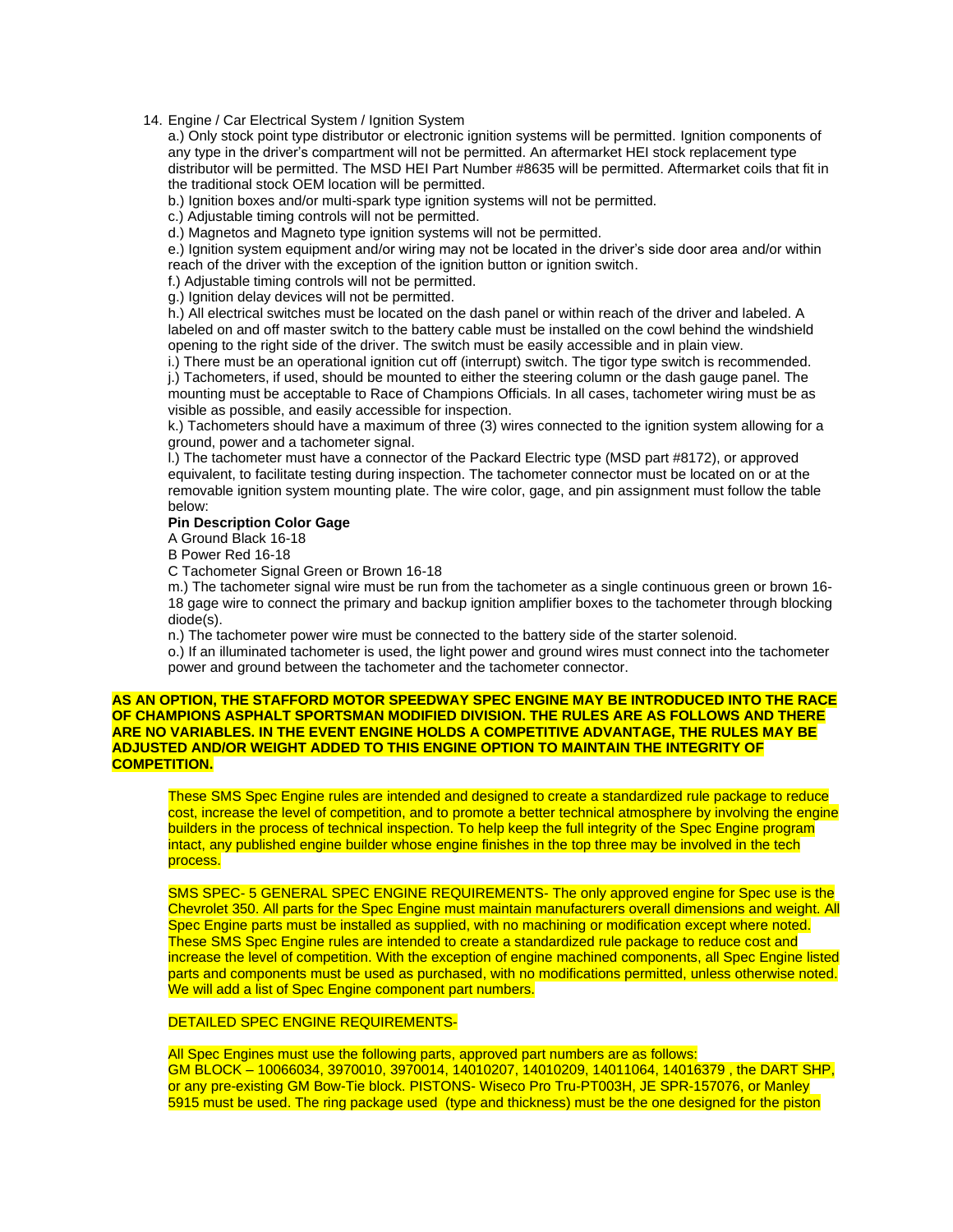used.

RODS- Manley-14101*-8*, 14050R-8, or Crower Sports Rods- SP3205 OIL PAN – Any pre-approved aluminum pan or Canton 11-196. VALVES- Manley Intake 11596 or 11864, Manley Exhaust 11543 or 11863 CRANK- Scat Cast or Steel – 9-350-3480-5700, Callies Comp Star Series, or Manley 190190. INTAKE- Edelbrock 7101 Carb Spacer- Big Haus USA part #002 HARMONIC BALANCER- ATI 917260 or 917320 or BHJ CH-IBF-6-C or Power Bond PB1012-SS. The maximum decking of the block is 9.00". Angle milling of block deck is not permitted. Offset dowel pins are not permitted. De-flashing, grinding, welding or painting of any internal area is not permitted. Maximum

overbore is .060″. A maximum static compression ratio of 11.0 to 1 is permitted.

SMS SPEC- 5.5 PISTONS/RODS Wiseco Pro Tru -PT003H, JE SPR- 157076, or Manley-5915 piston must be used. Manley-14104-8 or 14050R-8, or the Crower Sport Rod- SP3205 must be used. A. The approved piston must retain all its manufactured dimensions and weight. The JE and Manley pistons must maintain a 2.50" pin length. Wiseco pistons must maintain a 3.00" pin length. Additional gas porting of any type is not permitted. All rings must be installed, working and of magnetic steel. Stainless, z-gap, gapless, or Dykes type rings are not permitted. No portion of piston may protrude above the top of the block. The minimum ring thickness permitted is as follows: Compression rings .043″ Oil ring assembly 3mm. B. Only magnetic steel non-coated piston pins maintaining a minimum diameter of .927" inch are permitted. They must be contained by bushings only (no bearings of any type). Full floating pins are permitted. Wrist pins may not be coated.

C. Piston pin holes must be in a fixed location in the piston and connecting rods.

D. Only two-piece insert style connecting rod bearings are permitted.

E. The approved rod must retain all of its manufactured dimensions and weight. Only normal engine balancing and the use of after-market bolts and nuts are permitted. No de-burring, de-flashing, polishing, grinding or lightening is permitted. Rod length must be 5.700".

G. Minimum weight for piston, pin, ring, bearing and rod assembly is 1168 grams.

SMS SPEC- 5.5.4 OIL PAN – Dry sumps, external oil pumps or tanks or accu-sump systems are not permitted. The Canton #11-196 steel pan or any pre-approved existing aluminum oil pan may be used. Oil coolers are permitted. Only OEM in the pan magnetic steel type oil pumps are permitted. No pumps of any type may be used in the evacuation systems.

SMS SPEC -5.6 HEADS – Dart part number 10024266 cylinder head casting must be used. The casting part number must be purchased as completely produced by Dart, custom ordering of partial production/finishing is not permitted. The Dart casting is produced with, and must maintain a 60cc combustion chamber, a 2.02" intake valve and a 1.60" exhaust valve. Machining the valve guide bosses for seals and machining the gasket surfaces is permitted. The addition of screw-in studs, guide plates, valve spring seats, valve seals, poly-locks or jam-nuts is permitted. Coolant lines are permitted on the front/rear ends of the heads. Coolant lines are not permitted on the side of the head. Max Intake port volume is 177cc. Max Exhaust port volume is 71cc. Head gasket surface milling tolerance for SK Modified® is 0.00″ to 0.050″ from true 23.00 degrees of stock valve position. The Intake to pin measurement must be no less than 6.050". No other machining or modifications of any kind are permitted. The ports/runners, combustion chamber, the valve angle and location must remain as produced by Dart. The EGR port may be blocked off at the intake gasket area only, by use of a metal shim on one surface of the gasket. The exterior of the casting may be painted. A maximum of 2 intake mounting holes may have HeliCoils. Intake and exhaust mounting holes may not be added or relocated. Holes must take standard dimension bolts.

VALVES- The Manley intake valve #11596 (111 grams), Manley intake valve #11864 (114 grams), Manley exhaust valve #11543 (95 grams) or Manley exhaust valve #11863 (102 grams) must be used. Valve stems must have a minimum diameter of 11/32 inch. Valve lifter weight is 85 grams minimum. All parts must maintain production dimension and weight.

VALVE JOB- When cutting the valve seat angles, no stone or grinding marks are permitted above the bottom of the valve guide. All cutting in reference to the valve job must be centered off the centerline of the valve guide. Competition style multi-angle valve job is permitted. The bowl area must pass the 360 degree "ball" check (the appropriate sized ball must not fall into the guide area when rolling around on the valve stem). Intake is a .787" ball. Exhaust is a .531" ball. Surfaces and/or edges where the cutter or stone has touched must not be polished. No hand grinding or polishing is permitted on any part of the head. VALVE SPRINGS & RETAINERS- OEM Stock type magnetic steel retainers that weigh a minimum of 30 grams (retainer only) must be used. Valve springs may be single or double springs, but must be parallel wound. Barrel wound, conical wound springs, or beehive type springs are not permitted. Double springs must have a diameter between 1.450" and 1.437". Valve springs must have a height of 1.700" to 1.800".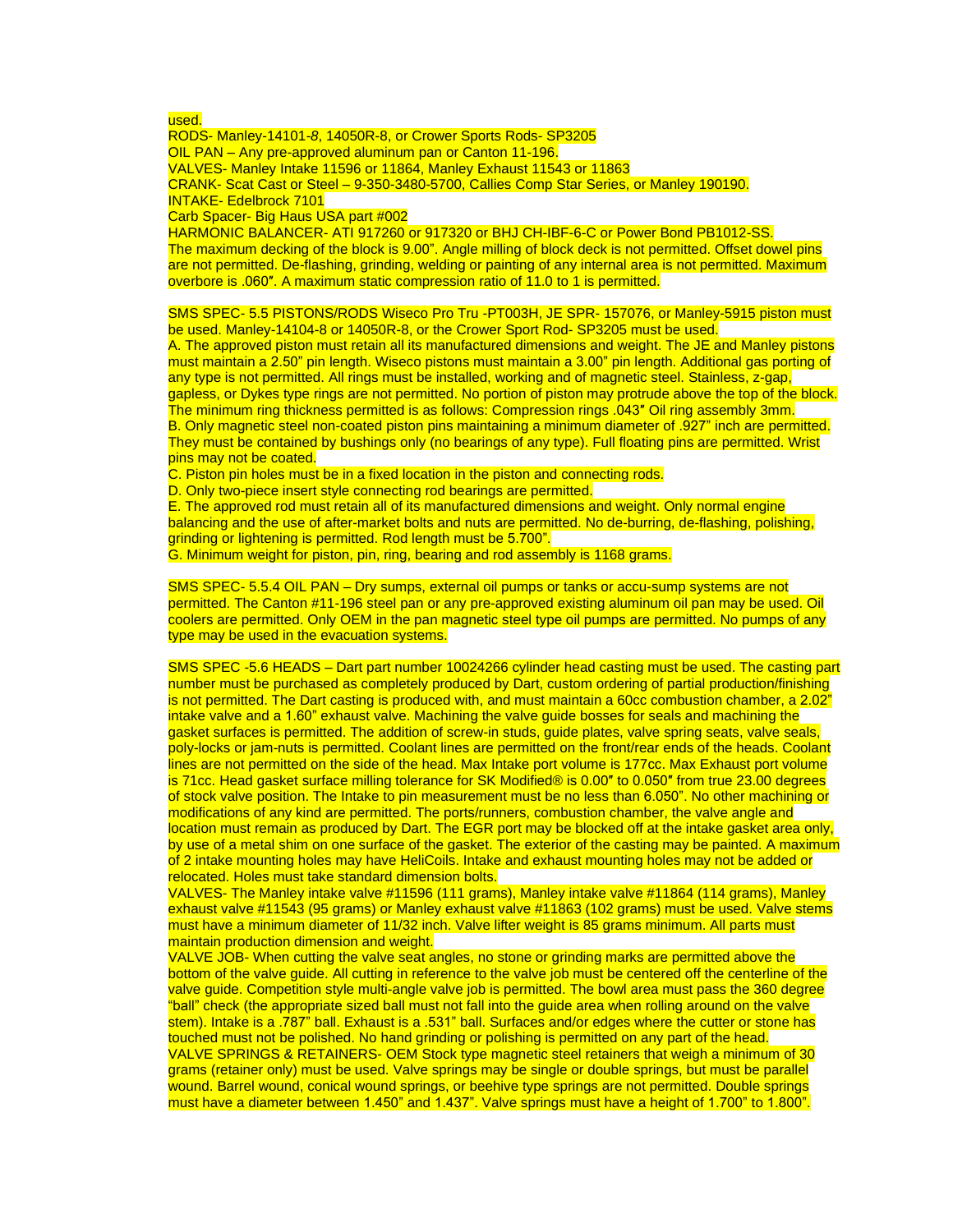Retainer locks must be magnetic steel, and must be Machine 7 degree, Super 7 degree, or 10-degree types only.

#### SMS SPEC - 5.7 CRANKSHAFT

A. The Scat Cast or Steel Crank # 9-350-3480-5700, Callies Comp Star series crankshaft, or the Manley #190190 may be used. The main and rod journal sizes are .020" under for the main and .030" under for the rod journals. Stroke must be 3.480". If you are currently converting an existing SK Engine over to the SK Spec Engine, you may use your existing GM cast or forged steel crankshaft, and it must weigh a minimum of 50 pounds and must be 3.480" to 3.495" in stroke. You must contact the SMS Tech Staff to notify them of your intent to run this pre-existing crankshaft. NOTE: The GM style crankshaft will be allowed until the conclusion of the 2013 season.

B. Small journal or Honda pin crankshafts are not permitted.

C. Machining or polishing of the crankshaft counterweights is not permitted. Normal standard engine balancing is the only acceptable modification that can be performed on this component. No painting or Teflon coating. No capping of the counterweight holes. Crankshafts must maintain the manufacturer's dimensions.

D. Minimum crankshaft weight is 45 lbs for the SCAT, Callies, or Manley crankshaft, and 50 lbs for the old style SK pre-existing crankshaft.

E. The Power Bond # PB1012-ss, ATI 917260 , 917320,or the BHJ CH-IBF-6-C harmonic balancer must be used.

SMS SPEC - CAMSHAFT- K15 or P55 cast core camshafts must be used (Billet steel cores are not permitted). The maximum camshaft bearing journal size is 1.875″ (475mm). Camshaft may not exceed .550" +/- .005" lift at the valve with zero lash.

### SMS SPEC - 5.8.2 VALVE LIFTERS-

A. An 842" diameter magnetic solid steel valve lifter must be used. Roller tappets, ceramic valve lifters, tool steel solid lifters, mushroom valve lifters, and any type of mechanical assistance exerting a force to assist in closing the valve and/or push rod commonly known as rev-kits are not permitted. B. Valve lifters can weigh no less than 85 grams.

SMS SPEC - 5.8.3 ROCKER ARMS- Aluminum or stainless stud mounted roller rocker arms are permitted. 7/16" studs may be used. Steel 5/16" x .080" minimum wall push rods must be used. Chevrolet must run 1.5 ratio rockers. Stud-girdles are permitted, aftermarket shaft rocker systems are not permitted. Competition Cams rocker part number 1604 will be permitted.

SMS SPEC - 5.9 INTAKE MANIFOLD– A second generation Edelbrock #7101 intake manifold must be used. There are no modifications or alterations permitted to the intake manifold. No porting, polishing, acid dipping, deburring, de-flashing, abrasive cleaning, internal painting, milling, cutting, drilling holes, enlarging bolt holes, matching of ports or welding. An SMS supplied intake manifold must fit your engine complete with stock gaskets. All bolt holes must be in alignment and same size as stock. Coolant lines are only approved from the water neck to the back side of heads. The maximum thickness allowed for the Intake gasket is .064". Note: SMS / Race of Champions Officials reserve the right to swap competitors intake manifolds as part of their routine post-race tech process.

### SMS SPEC - 5.10.2 CARBURETOR SPACER –

The Big Haus USA part #002 spacer must be used. One gasket per side, maximum gasket thickness of .075" permitted. The spacer may not be modified in any way. Additional openings for the induction of air is not permitted.

### SMS SPEC- 9 ENGINE EXHAUST SYSTEM-

A. SK Spec Engine must use the following headers: Flowrite: Troyer #3025, CD #3035, Spafco #3055, Raceworks #3045 Kooks: Troyer #SMS1048, CD #SMS1438, Spafco #SMS1348, Raceworks #SMS1253 Beyea Performance # AMSST-23S1-SK

B. Headers must remain as manufactured, no modifications may be made to the headers.

C. The exhaust header flange must mount directly to the cylinder head with no spacers between the flange and the cylinder head. Header flange thickness may not be altered.

D. Inserts are not permitted in any part of the header or collector. Only one (1) collector allowed per side. E. Turn-downs must be used after the mufflers, on each side. The turn-downs must be installed so that hot exhaust, engine debris, or engine flames are aimed at the ground (from pointing straight down to less than 90 degrees to horizon).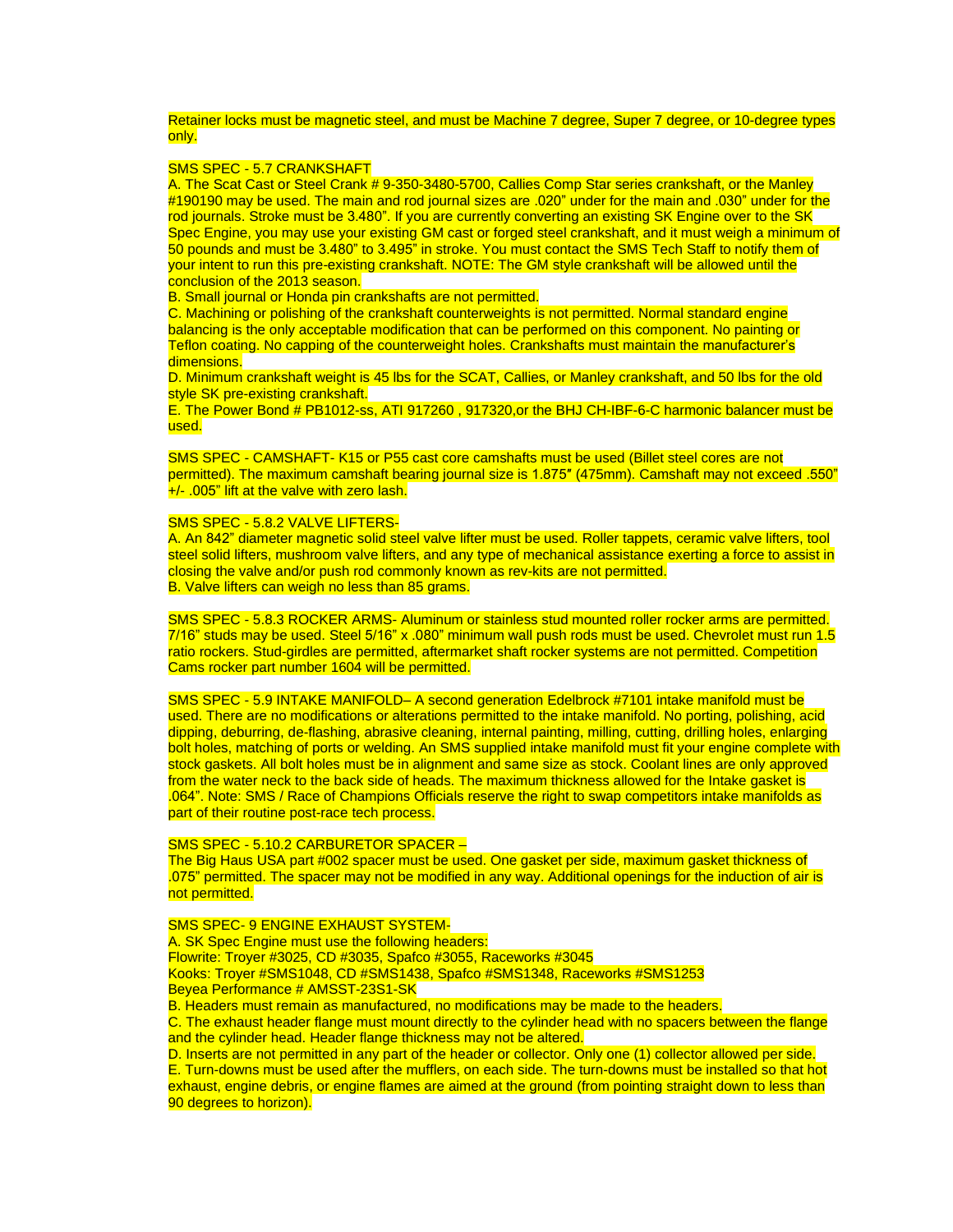F. Kooks #R35-30-10 or #R35-35-10, the Flowrite #FR-300 or #FR-3500, or the Beyea Performance #MUF3.5-SK mufflers must be used. The Muffler must be 3.5" on the inlet and outlet. Modifications to the 3" flange on the existing mufflers to make them 3.5" will be permitted. Both muffler flanges must still be intact. Mufflers must be removable for inspection.

G. Thermal wrap is not permitted anywhere on exhaust system.

H. Only one muffler and exhaust pipe allowed per side.

Exhaust system subject to approval by SMS / Race of Champions Officials.

J. Interior coatings are permitted.

NOTE: The life expectancy for all mufflers are two years. All owners are responsible to make sure their mufflers are in proper working order. If found not to be, the muffler will be deemed illegal (i.e. missing one or more of the internal baffles).

# SMS SPEC- 10 ENGINE DRIVE TRAIN – FLYWHEEL AND CLUTCH – SPEC ENGINE-

The Quarter Master #298108 or #298158, 7-1/4" two disc V-Drive, with an SFI rated 153 tooth steel OEM type ring gear/flexplate that weighs a minimum of 4.1 pounds may be used with the SK Spec Engine. Optional stock type clutch rule: A Stock OEM dimension 153 tooth steel flywheel and 10" steel clutch and pressure plate may be used. OEM type steel pressure plate and steel disc only. Solid type disc only, no paddle or button type discs. Minimum diameter 10″ clutch and pressure plate. Drilling or lightening of any part is not permitted. Steel bolts only. Flat surface machining allowed only on the face of the flywheel, any cutting on the back side of the flywheel will deem the part illegal. Spec Engine flywheels must weigh a minimum of 9 lbs (without bolts) and be one of the following part numbers:

#### 10,000 RPM #1019-9.5 Magnus #MRPBF-95 Ram #851

SMS SPEC 5.10 CARBURETOR – A Holley two-barrel model #4412 carburetor must be used. Only Holley replacement or service parts can be used in any carburetor rework. Carburetors and/or carburetor components machined from billet materials are not permitted. All parts must be a Holley manufactured part for the 4412 model. Polishing, grinding, resizing or reshaping of any part or orifice is not permitted. The body, base plate, metering block, and bowl must be a standard Holley 4412 part, HP parts are not permitted. OEM type gaskets, jets and power valve must be used. The diameter of every hole in carburetor must pass the standard NASCAR /SMS/Race of Champions pin and tooling gauges as part of our routine tech process. (1) Body of carburetor and metering block: No polishing, grinding or reshaping of any part. Drilling of additional holes or plugging holes is not permitted.

(2) The choke may be removed, but all screw holes must be permanently sealed.

(3) Choke Horn: Choke horn may not be removed.

(4) Boosters: Boosters may not be changed. Size or shape must not be altered. Height must remain standard.

(5) Venturi: Venturi area must not be altered in any manner. Casting ring must not be removed. (6) Alterations to allow additional air to be picked up below the opening of the venturi such as altered gaskets, base plates and drilling holes into the carburetor will not be permitted.

(7) Base Plate: Base plate must not be altered in shape or size.

(8) Butterflies: The stock Holley 4412 or Stainless Steel Holly part #346 butterflies must be used. They may not be thinned or tapered. The Butterflies must remain as manufactured, and must maintain the Holley production tolerance thickness of .0438" to .0398". Idle holes may be drilled in butterflies. Screw ends may be cut even with shaft but screw heads must remain standard.

(9) Throttle Shaft: Shaft must remain standard and must not be thinned or cut in any manner.

### SMS SPEC 5.12.1 CARBURETOR AIR FILTER / AIR FILTER HOUSING

A. Only a round dry type paper air filter element maintaining a minimum 12 inches and maximum 14 inches diameter will be permitted. The air filter element must maintain a minimum of  $1\frac{1}{2}$ " inches, maximum five (5) inches in height. All air must be filtered through the element.

B. Only a round metal filter housing will be permitted. The top and bottom of the air filter housing must be solid with no holes. A maximum of one (1) inch lip will be permitted from the air filter element to the outer edge of the air filter housing top and bottom. The air filter housing carburetor mounting ring must have only one (1) round hole a minimum of five (5) inches in diameter. It is permissible to attach a shield to the front area of the air filter housing up to a maximum of one half of the air filter circumference. The shield must not be higher than the height of the air filter element. The air filter housing metal top and bottom must be of the same diameter. The air filter housing must be centered side to side and set level on the carburetor. No air induction, ducts, baffles, tubes, funnels or anything else which may control the air entering inside of, or between the air filter and carburetor. No plastic air filter housings or parts.

C. The bottom of the air filter element must measure within one (1) inch of the carburetor's top flange. A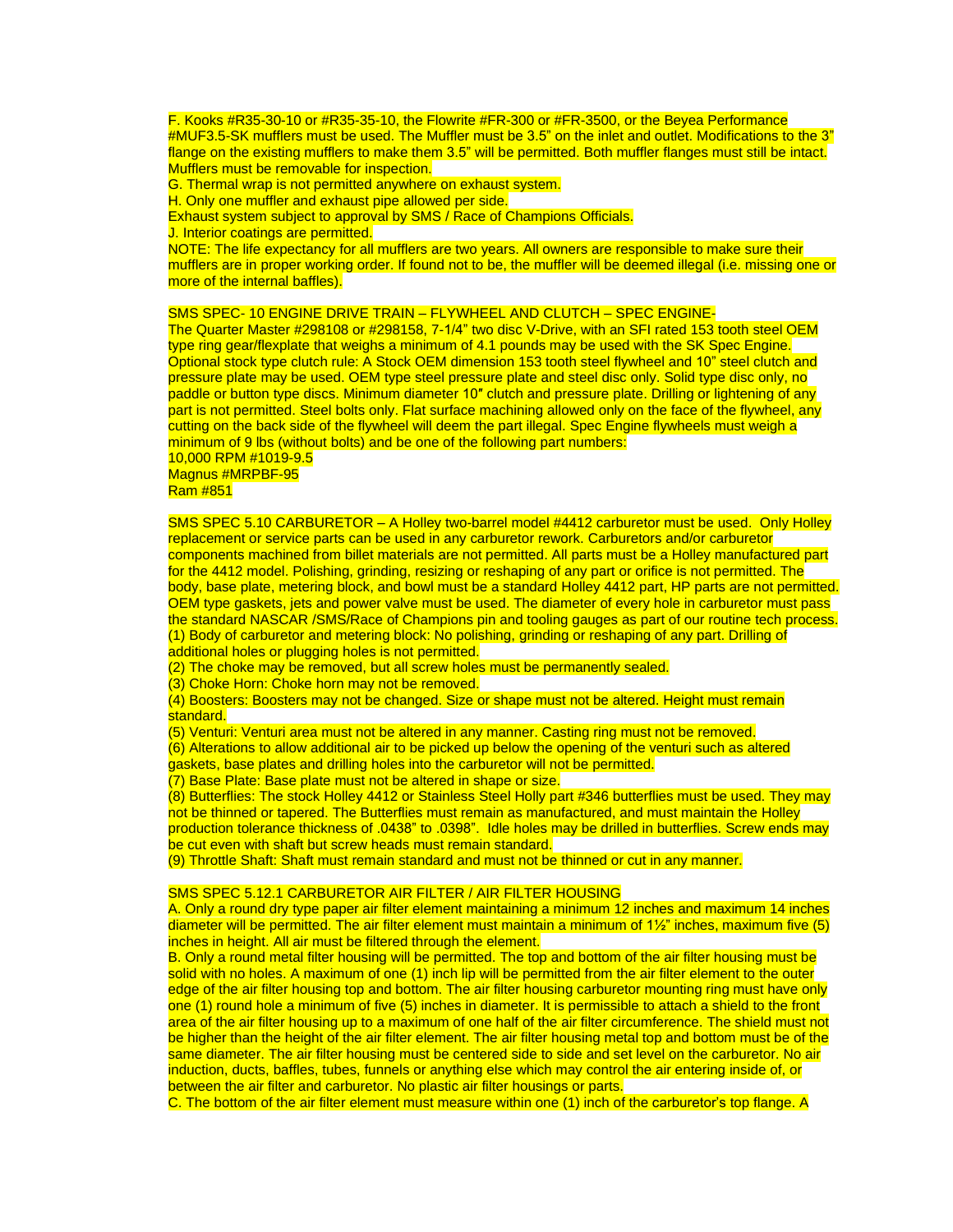spacer may be used between the carburetor and the air cleaner so long as the one (1) inch specification is not exceeded.

# D. No portion of the hood may be higher than the bottom of the air cleaner.

SMS SPEC- 6.1 IGNITION SYSTEM – NASCAR approved ignition system must be used. Electronic distributors are permitted. All electronic distributors must be in stock type housings, have stock type controls and modules, be equipped with a magnetic pickup, be gear driven, and be mounted in the stock location. Billet distributor housings are permitted.

B. Single or dual point camshaft driven distributors are permitted.

C. Only one (1) ignition coil is permitted and must be mounted on engine side of the firewall.

D. Electronic firing module amplifier box is not permitted.

E. Computerized, multi-coil, dual electronic firing module box or crank trigger systems are not permitted. Magnetos are not permitted. All ignition systems are subject to approval by SMS Officials.

F. Adjustable timing controls are not permitted.

G. Retard or ignition delay devices will not be permitted.

H. Only MSD #8727CT or #8728 External RPM limiters may be used. The violet wire must be cut back flush to the unit's housing, with the green and the white wires run directly to the coil negative, mounted on the engine side of the firewall in plain view.

I. Accessories to regulate the power supply are not permitted.

J. The tachometer wire must run from the distributor to the tachometer along the #8 dash bar separate from any other wires and in unobstructed view for inspection. The tachometer wire must be isolated from any other wires, connections or devices. The entire length of the tachometer wire must be visible from distributor to the gauge.

K. The Vacuum advance unit may be replaced with a manual non-electronic timing adjuster that does not extend more than two inches beyond the distributor housing.

### 15. Alternator

a.) The alternator system, if used, must be working within specifications and mounted on the front of the engine in the stock OEM location.

#### 16. Starter

a.) The self-starter must be in working order. After the race is underway, cars may be started by hand pushing on pit road and/or in the pit area only. Cars may not be hand pushed onto and/or on the race track during competition. In the event that any car is hand pushed onto or on the track during competition that car will be immediately disqualified from the event.

### 17. Battery

a.) Only Race of Champions approved batteries with a maximum nominal voltage of 12 volts will be permitted. Each battery(s) must be of the standard automotive type, gel cell or absorption glass mat design, weighing a minimum of 17 pounds.

b.) The battery must be located between the frame rails. The battery must be located under the hood or floor of the car. If located under the floor, the battery must be completely encased. If located under the hood, the battery must have a suitable cover. The battery must not be forward of the radiator or rear of the rear end housing of the car. The battery location must be acceptable to Race of Champion Officials.

### 18. Engine Cooling System

a.) The radiator must appear and work like an OEM radiator and be centered in front of engine. Copper, brass or aluminum radiators will be permitted. An additional dust screen used in front of the radiator, approved by Race of Champions Officials will be permitted.

b.) Cooling or icing type chemicals in the engine compartment will not be permitted.

c.) The coolant must flow in same direction as production engine.

d.) External portable machines that provide cooling of the cooling system will not be permitted.

e.) The radiator overflow pipe may be relocated and must use a minimum one (1) gallon overflow can.

# 19. Water Pump

a.) Only OEM type magnetic steel or aluminum mechanical water pumps, turning in the same direction of crankshaft rotation and in the approved location, will be permitted.

- b.) Water pump impellers may be altered.
- c.) Coolant flow must be in the same direction as the approved production engine.

20. Fan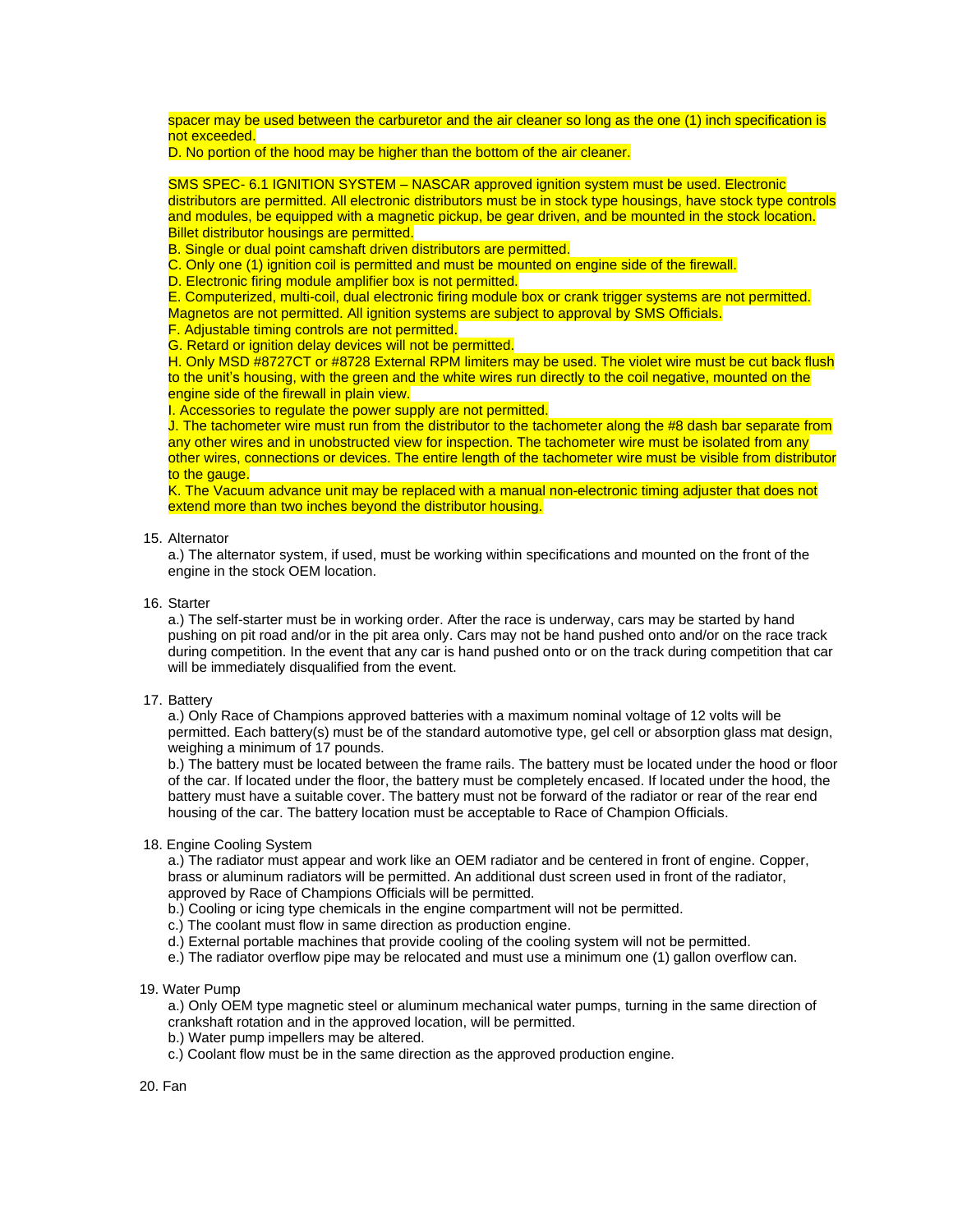a.) Engine-driven fans if used, must be operational and belt driven from the crankshaft. Free spin or clutch fans will not be permitted.

- (1) The pitch of the fan blades may be changed.
- (2) The minimum diameter of the fan must not be less than 14 inches.
- (3) Engine-driven fans must have a minimum of four (4) blades.
- (4) Flat fan blades will not be permitted.

b.) Electric cooling fans will be permitted in place of a standard steel fan on the back side of the radiator only.

c.) The installation, type, and location of the fan(s) must be acceptable to Race of Champions Officials.

# 21. Radiator Ducts

a.) When ducting air from the air intake housings to the radiator, air directional shields or dividers will be permitted within the duct. All air entering the air intake housing must pass through the radiator.

### 22. Engine Exhaust System

a.) The exhaust systems and components must be acceptable to Race of Champions Officials and meet the following minimum requirements.

23. Exhaust Headers

a.) All cars must use tube header-type exhaust systems.

b.) The exhaust headers must be a manufacturered production header. Custom fabricated headers of any type will not be permitted. The exhaust header flange must mount directly to the cylinder head without any spacers between the flange and the cylinder head. A maximum header flange thickness of 3/8" inch will be permitted.

c.) The exhaust header(s) must be round tube header-type. Materials used in the exhaust header must be magnetic steel with the primary tube size of a maximum 1 3/4" inch and a minmum of 1 5/8" inch outside diameter. 1 5/8" inch to 1 3/4" inch step exhaust header will be permitted. The exhaust must be a conventional four into one collector with a maximum diameter of 3 1/2" inches. Exhaust headers that are

made from stainless steel and/or any type of exotic materials will not be permitted.

e.) Adjustable exhaust headers, try-y type, collector type, 180 degree, merge type, pyramid type, exhaust headers will not be permitted.

f.) Inserts in the exhaust headers or collectors will not be permitted.

g.) Exhaust systems will not be permitted in the driver's compartment.

h.) Cross over pipes will not be permitted anywhere on the header.

i.) Thermal wrap on the exhaust headers will not be permitted.

d.) Exhaust header assemblies must remain outside of the body panels from the front fire wall rearward.

#### 24. Exhaust Pipes

a.) 180 degree exhaust systems will not be permitted.

b.) Exhaust pipes must be round magnetic steel 3 1/2" outside diameter come out aft of the engine at the cowl and must extend a minimum of six (6) inches past the cowl.

c.) Exhaust connectors will not be permitted between the left side exhaust pipe and the right side exhaust pipe.

d.) Exhaust pipe assemblies must remain outside of the body panels from the front fire wall rearward.

25. Heat Shields

a.) Heat shields, when used to cover the exhaust headers, must be a flat piece of metal not more than six (6) inches wide and not longer than the length of the valve cover.

26. Drive Train

a.) All drive train systems and drive train system components must be approved by the Race of Champions. Prior to being used in competition, all drive train systems and drive train system components must be submitted, in a completed form/assembly, to the Race of Champions for consideration of approval and approved by the Race of Champions. Each such part may thereafter be used until the Race of Champions determines that such part is no longer eligible. All drive train fasteners and mounting hardware must be made of solid magnetic steel.

### 27. Clutch

a.) Only mechanical foot pedal, cable or hydraulic operated clutches will be permitted. Pneumatic assisted clutches will not be permitted.

b.)The clutch assembly must be bolted to the flywheel located inside the bell housing.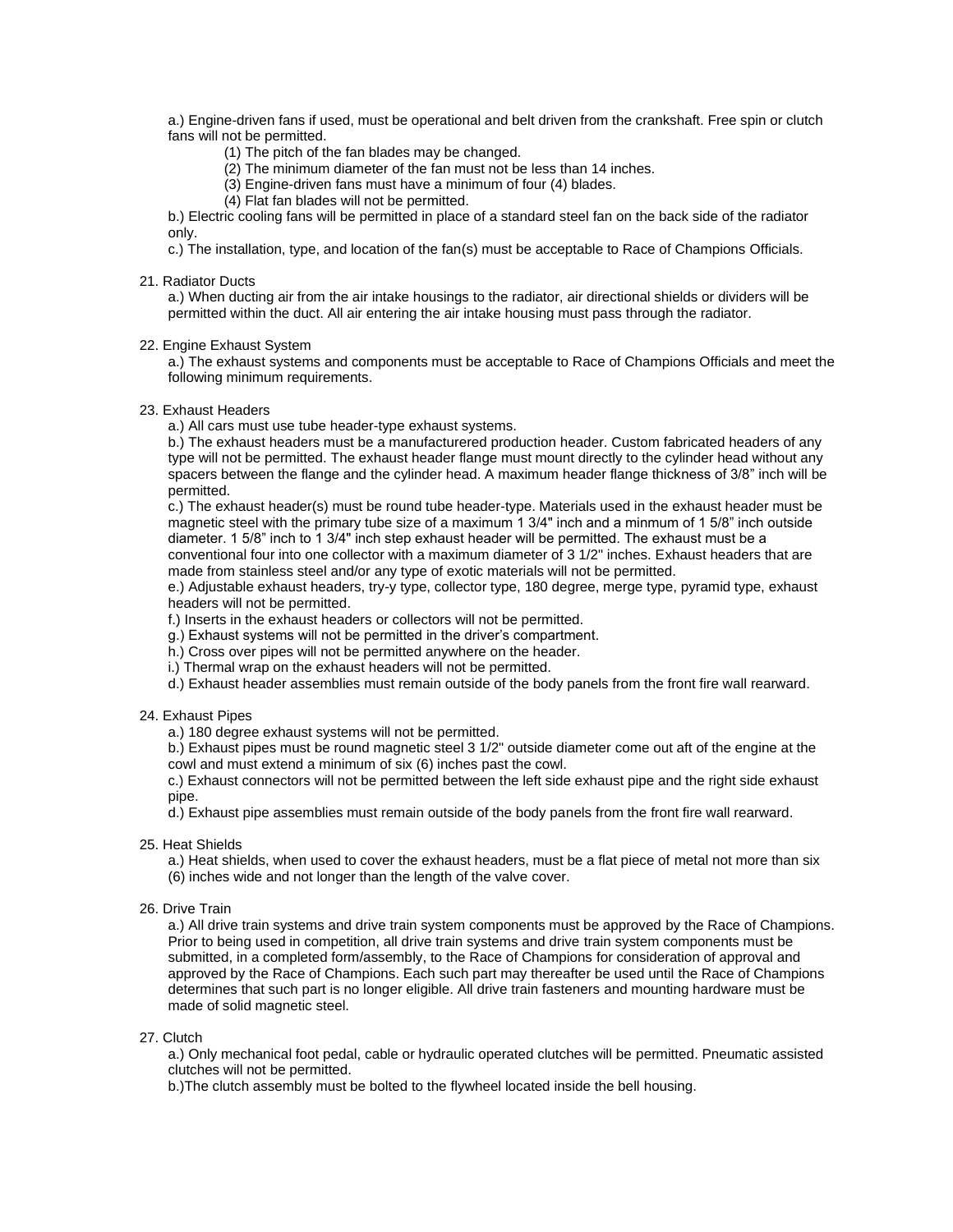c.) Only disc / pressure plate design type clutch assembly will be permitted for competition. Multiple disc clutches will be permitted up to a maximum of three (3) discs. The disc clutch housing assembly and cover must be made from aluminum or magnetic steel. The clutch cover must be the push-type design. d.) Only solid magnetic steel or aluminum pressure plates, and magnetic steel floater plates, without any holes will be permitted.

e.) Only full circle, fully faced magnetic steel clutch discs with a minimum diameter of 7-1/4" inches will be permitted. Minimal cooling slots will be permitted in the clutch discs.

f.) The clutch must be mounted inside the bell housing.

g.) Clutches must be a positive engagement design. Slider or slipper clutch designs will not be permitted. h.) Any single disc OEM production type clutch assembly with a minimum 10-1/2" inch diameter steel hub

disc will be permitted.

h.) Dog clutch, couple type or direct drives will not be permitted.

#### 28. Bell Housing

a.) Only special production aluminum or magnetic steel bell housings acceptable to Race of Champions Officials will be permitted.

c.) It is recommended that a 3/4 inch hole be drilled in the top of the bell housing directly over the starter ring gear to manually turn the engine for checking the compression ratio limit. This will be the only modification permitted on the approved aluminum bell housings.

d.) Holes and/or other modifications that, in the judgment of Race of Champions Officials, have been made with the intent of weight reduction will not be permitted.

e.) For all engine block-mounted starters, the starter mounting position must remain on the right side for Ford and General Motors engines.

### 29. Transmission

a.) Transmissions must be standard production OEM type design Muncie or T-10, manual three (3) or four (4) speed transmission will be permitted. The transmission must be from an approved manufacturer. Race of Champions Officials may use a transmission provided by the respective manufacturer as a guide in determining whether a Competitor's transmission conforms to the specifications of the Rule Book. b.) Unless otherwise specified by the Race of Champions Officials, the same transmission must be used for practice, qualifying, practice after qualifying and the start of the Race. A transmission must not be removed from a car without the approval of Race of Champions Officials. Race of Champions Officials may require any team that removes a transmission to start at the rear of the field, providing the car earns a starting position in the Race. The transmission may be removed from a backup car, without penalty, at the discretion of the Race of Champions Officials, as follows:

(1) If a car is wrecked beyond repair during qualifying and a backup car is used, a transmission change may be permitted, however, the transmission must be installed before the beginning of practice(s), if practice(s) is scheduled, that follow qualifying.

(2) If a car is wrecked beyond repair during or after qualifying and a backup car is used, then a transmission change may be permitted without an additional penalty. If a competitor violates this Rule, in addition to imposition of a penalty pursuant to Section K, Race of Champions Officials may take such action during the Event as they deem appropriate, including but not limited to, loss of practice time and/or loss of the opportunity to qualify, and/or confiscation of the transmission or transmission components. Such action shall be deemed an inspection decision not subject to Section K.

c.) Race of Champions Officials may, at its discretion, require that all cars compete with a final drive gear ratio specified by Race of Champions Officials for each Event.

d.) High gear must be 1.00:1 (direct) and be the primary gear engaged on all tracks, except road course Events, during competition.

e.) The transmission must be acceptable to Race of Champions Officials and meet the following requirements:

(1) Standard production OEM type Muncie or T-10 manual four (4) speed transmissions with OEM type gears will be permitted. Square cut forward gears will be permitted in OEM type Muncie or T-10 manual four (4) speed transmissions.

(2) First gear may be removed and replaced with a spacer.

(2) Jerico or Jerico type transmissions will not be permitted.

(3) Automatic type transmissions will not be permitted.

f.) Only aluminum or magnetic steel transmission housings will be permitted. Magnesium or any other type of exotic material transmission housing as determined by Race of Champions Officials will not be permitted. g.) All transmissions must have the input shaft and its main gear constantly engaged. This assembly must be constantly engaged with the countershaft and its cluster and reverse gears.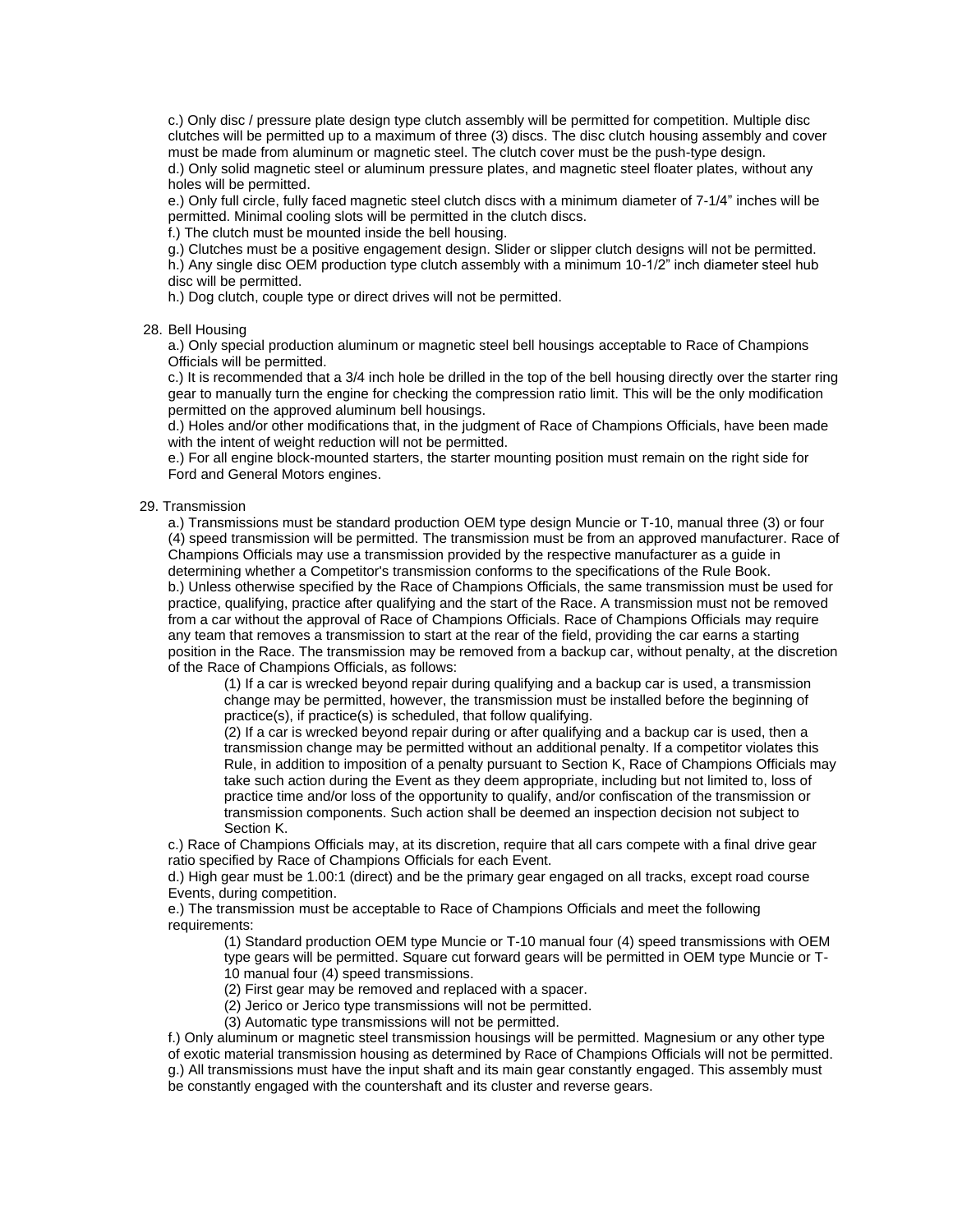h.) Transmission gear ratios between 1.00:1 and 1.18:1 will not be permitted. The only high gear transmission ratio permitted will be 1.00:1.

i.) A forward gear and reverse gear must be in working order.

j.) Only manual, left-side mounted, shift linkage will be permitted on the transmission. The shift lever must be metal. All shift rods connecting the shifter mechanism to the transmission must be made of metal. k.) Only fire resistant type shifter boots will be permitted. The shifter boots should meet the SFI 48.1 specification and should display a valid SFI 48.1 label visible on the outside of the shifter boot. Shifter boots should not be used beyond two (2) years from the date of manufacture. Quick release fasteners will not be permitted to secure the shifter boot to the transmission tunnel. The shifter boot, when installed, must mount directly to and must be completely sealed to the floor of the car. Installation of the shifter boot must be acceptable to Race of Champions Officials.

l.) Heating pads and/or blankets will not be permitted for warming the transmission.

30. Drive Shaft

a.) **T**he drive shaft, universal joints and yokes must be magnetic steel and similar in design to standard OEM production type drive shaft components. Only a one-piece magnetic steel drive shaft with a minimum outside diameter of two (2) inches and a minimum thickness of 0.090 inch or a minimum outside diameter of 2-1/2 inches and a minimum wall thickness of 0.065 inch will be permitted. All drive shafts must be painted white. b.) Two (2), 360 degree solid magnetic steel brackets, without holes or slots, not less than two (2) inches wide and 1/4 inch thick, must be placed around the drive shaft and be welded or fastened to the crossmember of the car. As an option the rear drive shaft bracket may be bolted directly to the torque arm using aminimum of two (2) high quality 3/8 inch minimum diameter bolts.

### **m.2 Fuel, Fuel Cells and Fuel Systems**

# *NOTE: Unless otherwise specified within Section M.1.B, the rules shall remain as published in section M.1.A. Only specified Race of Champions asphalt Sportsman Modified rules will appear in section M.1.B*

# 3. Fuel Specifications

e.) At all Race of Champions Events only VP Racing Fuels (VP110/Green) will be permitted for competition. Blending and/or mixing of the fuel will not be permitted with any other chemcicals, hydrocarbons, additives, nitrous, nitrous additives and/or any other fuel enhancement.

f.) A designated VP Racing Fuels designated "Crate Fuel" may be permitted for competition

5. Fuel System

a.) All fuel systems and fuel system components must be approved by the Race of Champions. Prior to being used in competition, all fuel systems and fuel system components must be submitted, in a completed form/assembly, to the Race of Champions for consideration of approval and approved by the Race of Champions. Each such part may thereafter be used until the Race of Champions determines that such part is no longer eligible.

b.) Race of Champions Officials will not permit the use of any previously approved fuel cells, containers, or check valves that appear to be damaged, defective or do not function properly. Fuel cell vent pipe check valves must be used. Check valves and the fuel cell must be acceptable to Race of Champions Officials. c.) Pressure systems will not be permitted. Any concealed pressure type containers, feed lines or actuating mechanism will not be permitted, even if inoperable. Icing, freon type chemicals or refrigerants must not be used in or near the fuel system.

#### 6. Fuel Cell

b.) The Race of Champions-approved nominal fuel cell size shall be 24-1/4 inches by 16-3/8 inches by 13-1/4 inches.

b.) Modifications to the approved fuel cell bladders, including the nut ring, will not be permitted.

c.) The maximum fuel cell capacity, including the filler spout and overflow, must not exceed 24 gallons.

d.) Materials other than standard foam, as provided by an approved fuel cell manufacturer, will not be permitted.

h.) Fuel cells should not be used beyond five (5) years after the date of manufacture.

12. Fuel Pump

a.) Only one (1) mechanical fuel pump in the stock location, acceptable to Race of Champions Officials will be permitted.

b.) Electric, piston type, Mechanical, lever-action, camshaft actuated fuel pumps in the approved location will not be permitted.

c.) Electric fuel pumps will not be permitted.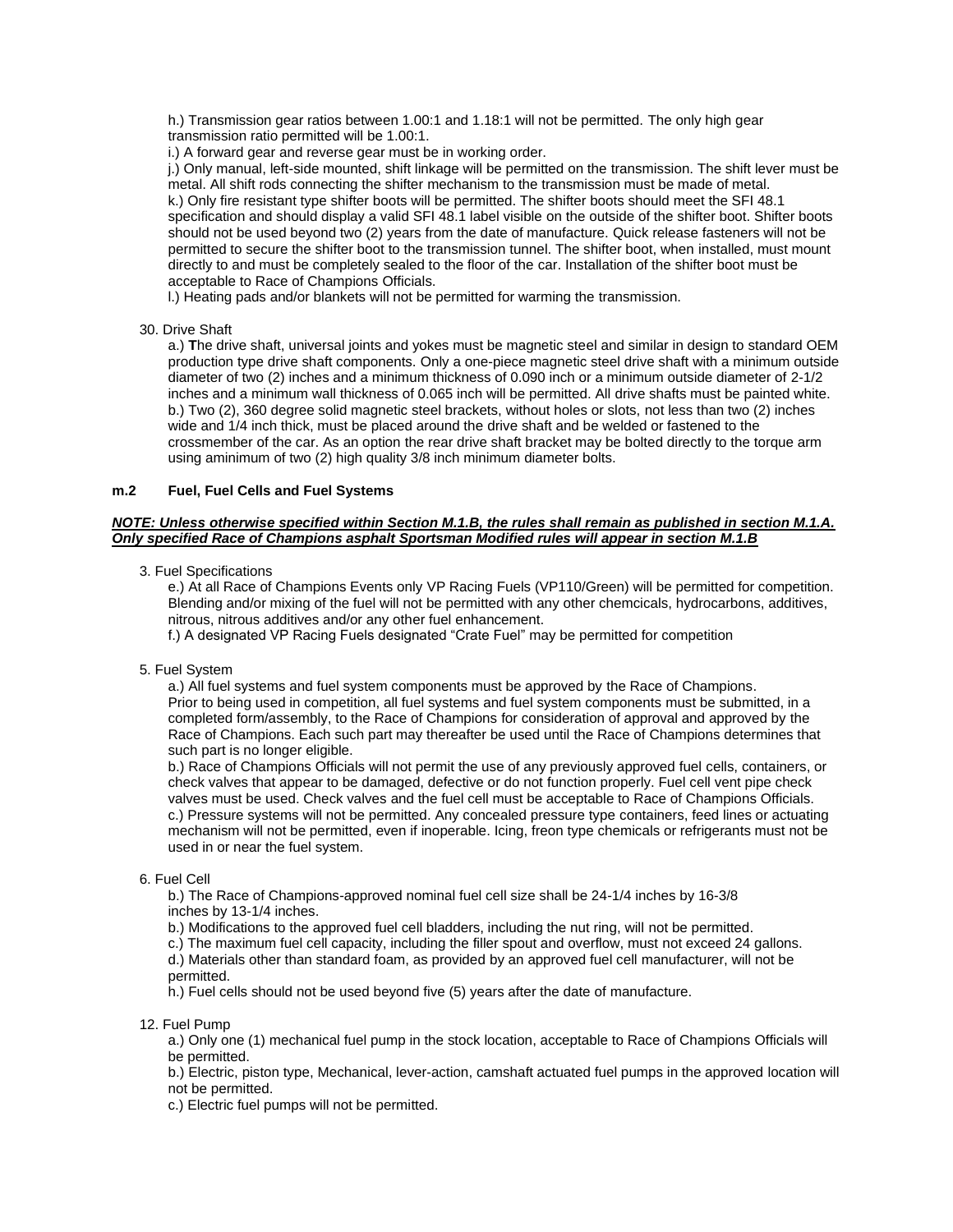d.) Liquid cooling of the fuel pump will not be permitted.

# **m.3 Muffler and Sound Reduction Devices**

1. Muffler and Sound Reduction Devices

a.) All cars must have working and unaltered mufflers. Exhaust pipes must have specific mufflers at designated tracks that will be noted on the Competition Format Sheet the specific Event. Kooks (part number R300-10) or Lobak (part number 30-12-30, 35-12-35) will be permitted. The mufflers must be acceptable to Race of Champion Officials.

b.) Several tracks have a locally enforced decibel rule, which preempt any particular muffler rule. Some tracks may have a maximum sound level rule of 95 decibels at 100 feet. This rule will be enforced by local government agencies. Such decibel rules preempt utilizing the required mufflers in sub-section m.3. c.) At determined events only the Lobak RCM 12" (12"-inch body length 3 1/2" inch diameter) spiral flow muffler (Part Number RCM351235) will be permitted for competition.

d.) Any car that fails to meet the decibel rule may be disqualified and/or "parked" from the event.

### **m.4 Traction Control Devices**

### *NOTE: Unless otherwise specified within Section M.1.B, the rules shall remain as published in section M.1.A. Only specified Race of Champions asphalt Sportsman Modified rules will appear in section M.1.B*

### **m.6 Overall Car Weight**

1. Added Car Weight

a.) Added weight must be in approved block form of not less than five (5) pound blocks (no pellets). Tungsten and other unapproved metals or materials will not be permitted. Added weight must be securely bolted to the frame rail with a minimum of two (2), 3/8 inch diameter high quality bolts and painted white with the car number or team identification permanently legible on it. Dislodged weight will not be permitted to be returned to the car for weighing after the Race. Any added weight containers should be welded directly to the main frame rails, rear sub-frame rails and/or the crossmembers attached to the main frame rails. Added weight will not be permitted inside the driver's compartment. Material and mounting must be acceptable to Race of Champions Officials.

# 2. Car Weights After Competition

c.) The addition of ballast weight, after competition, will not be permitted.

d.) All specified minimum weight requirements will be with fuel, oil, and water (with driver) and the car race ready. All cars must be scaled at the request of the Race of Champions Officials, pre and/or post qualifying and/or pre and/or post race. There will be a pre-race weight minimum and a post-race minimum that must be meant as follows:

**1.) Throughout the Event, the minimum post race weight requirement for the Race of Champions engine package for cars using all listed Cylinder Head and Intake Manifolds as specified including the Dart Platinum Cylinder Head or the "Spec" Cylinder Head and 'Spec" Intake Manifold will be 2,600 pounds. A maximum weight requirement of 3,200 pounds will be permitted in this Series regardless of the cubic inch displacement. Left side weight percentage must be maintained; not be permitted to have more than 56% of the total weight as left side weight.**

**2.) Throughout the Event, the minimum post race weight requirement for the Race of Champions engine package for cars using an engine that has a maximum compression ratio of 9.6:1 or any car following the traditional OSCAAR "stock-type" rules will be 2,550 pounds. A maximum weight requirement of 3,200 pounds will be permitted in this Series regardless of the cubic inch displacement. Left side weight percentage must be maintained; not be permitted to have more than 56% of the total weight as left side weight.**

**3.) Throughout the Event, the minimum post race weight requirement for the Race of Champions engine package utilizing the GM / Chevrolet Performance 604 Engine will be 2,600 pounds and a maximum weight requirement of 3,200 pounds will be required in this Series. Left side weight percentage must be maintained; not be permitted to have more than 56% of the total weight as left side weight.**

**4.) Throughout the Event, the minimum post weight requirement for the Race of Champions engine package utilizing the GM / Chevrolet Performance 602 Engine will be 2,500 pounds and a maximum weight requirement of 3,200 pounds will be required in this Series. Left side weight percentage must be maintained; not be permitted to have more than 56% of the total weight as left side weight.**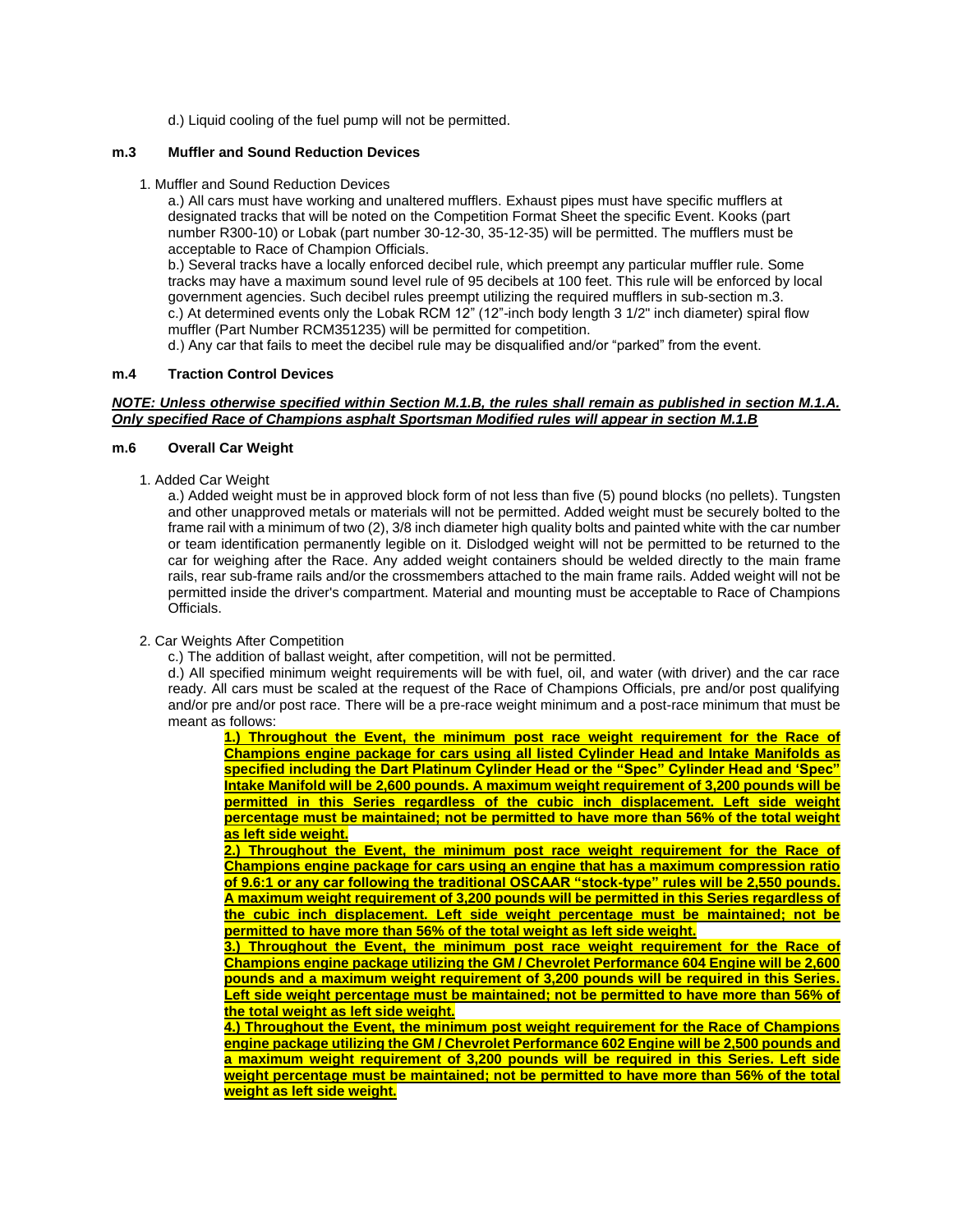e.) Unless otherwise authorized by the Race of Champions, at all times all weights will be measured by the Race of Champions Officials using the scales provided by the Race of Champions. It is the responsibility of each race team to insure that its car meets the specified minimum weight requirements for this Series on these scales.

f.) On major components, the use of non-magnetic and/or hollow fasteners and component mounting hardware with the intent of weight reduction will not be permitted.

g.) Unless otherwise approved, Race Equipment, including car parts and components, that in the judgment of Race of Champions Officials have been constructed to increase the components weight beyond normal standards, will not be permitted.

h.) Before the use of any composite component(s), the component(s) must be submitted to and approved by the Race of Champions for use in competition.

i.) Mechanical devices used for or intended to be used for the shifting of weight that may be activated by the driver and/or a crew member while the car is static or in motion will not be permitted.

j.) From time-to-time and/or specific event(s), the weight rules for the Race of Champions may be adjusted based on maintaining the balance of competition and adjustments in regard to "home track rules". Those adjustments will be issued specifically on the "Event Competition Format".

# **m.7 Body**

#### *NOTE: Unless otherwise specified within Section M.1.B, the rules shall remain as published in section M.1.A. Only specified Race of Champions asphalt Sportsman Modified rules will appear in section M.1.B*

1. Body

b.) The Race of Champions will with the rules as specified in Section m.7f the Rule Book. If authorized by the Race of Champions, deviations to these rules may be permitted for stand-alone Events only. All Events will be governed by the rules as published in Section m.7 of the Rule Book.

15. Hood / Roof

d.) The roof panel should be from an approved manufacturer and be made of magnetic steel or fiberglass. All roof panels and their installation must be acceptable to Race of Champions Officials. The following are magnetic steel roof panels that are approved for competition: MANUFACTURER PART NUMBER General Motors 22699260 Ford F8RZ6350202AA PTM Corporation NMT-111 Previously approved magnetic steel roofs will be permitted for competition if approved by Race of Champions Officials.

#### **m.8 Suspension**

# *NOTE: Unless otherwise specified within Section M.1.B, the rules shall remain as published in section M.1.A. Only specified Race of Champions asphalt Sportsman Modified rules will appear in section M.1.B*

1. Suspension

a.) All suspension systems and components must be approved by Race of Champions Officials. Prior to being used in competition, all suspension systems and components must be submitted, in a completed form/assembly, to Race of Champions Officials for consideration of approval and approved by the Race of Champions. Each such part may thereafter be used until the Race of Champions determines that such part is no longer eligible. All suspension fasteners and mounting hardware must be made of solid magnetic steel.

#### 4. Shock Absorbers

a.) Coil over shock absorbers may be used. Shock absorbers and coil over shock and spring, by visual reference, must remain within the outline of the body and no holes can be cut in the outer body for the mounting of shocks.

b.) Shock absorbers must provide a resultant force dependent upon piston velocity and must be acceptable to Race of Champions Officials. Shock absorbers and components must be acceptable to Race of Champions Officials. Shock absorbers and components must be used as supplied by a manufacturer and approved by the Race of Champions. Shock absorbers and components must be available to all Competitors and must meet the following minimum requirements:

(1) Shock absorbers must be either a mono-tube or twin-tube telescoping type. Mono-tube shock absorbers must be of the nitrogen-gas pressurized, deflective disc valve type with an integral gas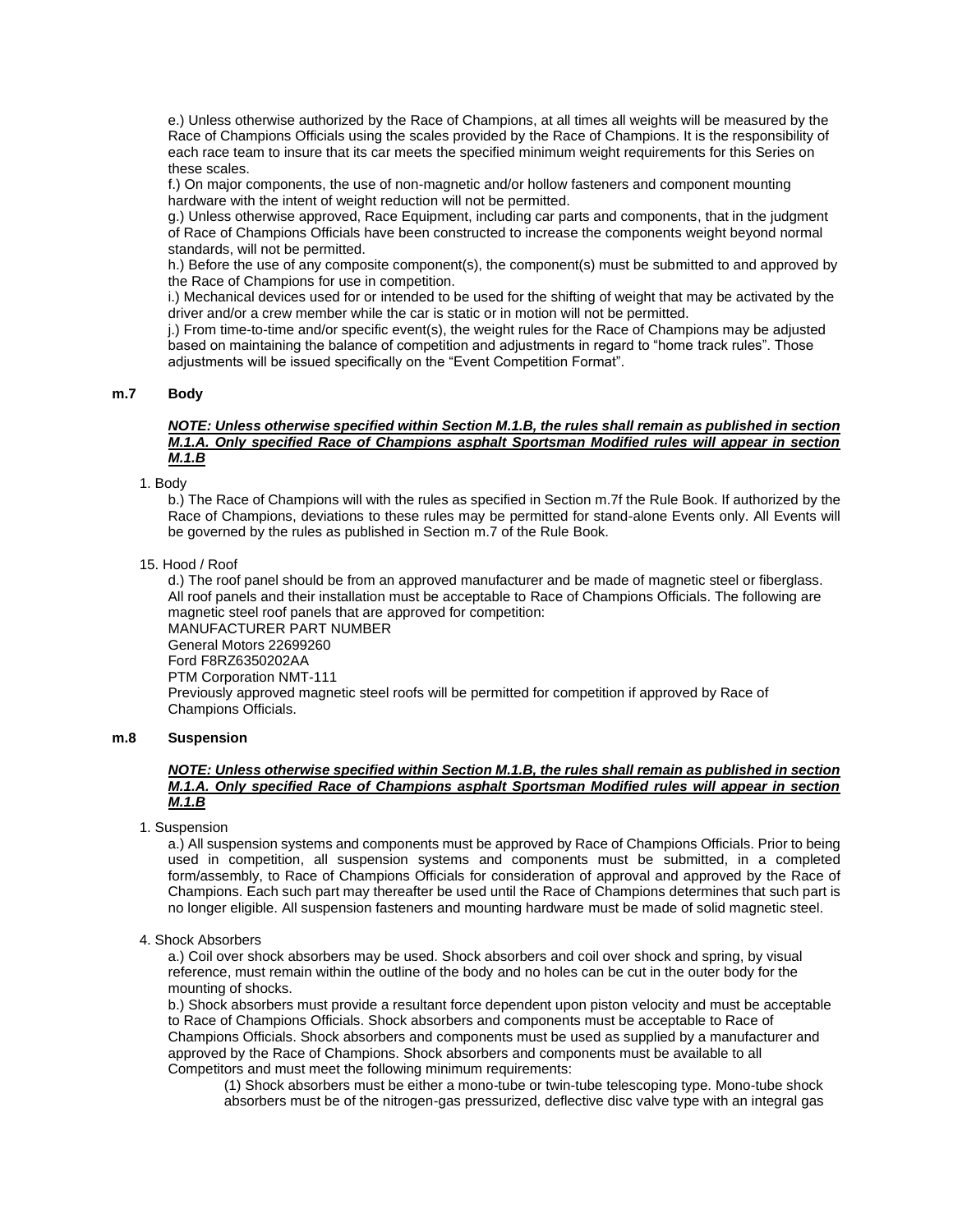reservoir and with steel deflective disc valve shims sealing the primary metering faces of the single piston in the main shock body. Shock absorber bodies may be made of aluminum or magnetic steel. If the shock absorber is of the twintube type then it must use a maximum 1.375 inch diameter piston with compression bypass valves that are the coil-spring loaded disc type or the coil-spring loaded spool or poppet valve type and a compression head (may also be called foot valve or head valve). The twin-tube shock absorber may use a gas cell located between the tubes. An external gas reservoir will not be permitted. Inertial valves will not be permitted. Twin-tube shock absorbers and internal components must remain as produced by the manufacturer, approved by the Race of Champions and as displayed on the approved component shock board and as such, are not considered to be interchangeable and will not be permitted to be modified by the Competitor. (2) Mono-tube shock absorbers must meet the following dimensions: Overall Length (Extended) 23.60 Inches Maximum (center to center) Piston/Shock Body Outside Diameter 2.16 Inches Maximum Piston/Shock Body Length 10.00 Inches Maximum Gas Reservoir Outside Diameter 2.60 Inches Maximum Gas Reservoir Length 3.80 Inches Maximum Shock Shaft Diameter 0.500 Inches Minimum and 0.630 Inches Maximum

**NOTE:** The internal bore of the shock absorber body must remain as supplied by the manufacturer. The internal bore diameter of the shock absorber body must be the same from top to bottom. Tapers, steps, grooves and other misalignments will not be permitted. Modifications which provide position sensitive piston travel will not be permitted.

(3) Changes in shock absorber force must not be made by the position of the shock absorber shaft, only by the velocity of the shaft through the compression and rebound stroke. Only one (1) piston per shock with one (1) shim stack on compression side and one (1) shim stack on the rebound side of piston, will be permitted.

(4) Only a single, manual, external shaft bleed adjustment through a tapered needle into a fixed orifice in the hollow shaft, acceptable to Race of Champions Officials, will be permitted on the shock absorbers of the mono-tube type.

(5) Only a single manual external adjustment, with an adjusting pin (allen head screw) tapered to regulate bleed and pressure of the spring on the valve will be permitted on the shock absorbers of the twin tube type.

(6) The shock absorber shaft must not have any sleeves or spacers that could limit the travel of the shaft into or out of the main body.

c.) Shock absorbers and internal components are subject to inspections.

d.) Race of Champions Officials may use a shock absorber provided by the respective manufacturer as a guide in determining whether a Competitor's shock absorber conforms to the specifications in the Rule Book. e.) A maximum of one (1) shock absorber per wheel will be permitted.

f.) Quick disconnect shock mounts will not be permitted. The shocks must be attached with nuts and bolts.

g.) External shock absorber reservoirs will not be permitted.

h.) Remote or electronically controlled shock absorbers will not be permitted.

i.) Heating pads and/or blankets will not be permitted for warming the shock absorbers.

j.) Air scoops, covers or any aerodynamic devices on or around the front shock absorbers will not be permitted.

k.) It is the responsibility of the crew chief, not the Race of Champions, to ensure the shock absorbers are used in accordance with the manufacturer's instructions and specifications.

l.) There will be a maximum "racer retail" price per shock absorber, per corner of the car of \$350.00. The shock absorber will be searched by part number in three catalog locations and the mean price of the shock absorber will be used to determine the overall "racer retail" price of the shock absorber.

m.) A shock absorber claim rule will be in effect for all shock absorbers. The claim will be \$350.00 per shock absorber claimed. The rules for the claim will be as follows;

1.) In order for a competitor to claim another competitors shock absorber, the competitor initializing the claim must complete the race on the lead lap and must not have finished in the top five finishing positions of the race.

2.) All claims must be made in writing within 15 minutes of the conclusion of the feature race.

3.) The competitor who is having his shock absorbers claimed must surrender the shock absorbers to a Race of Champions Official for the claim and will receive payment from the Race of Champions.

4.) In the event that any competitor refuses a written and acceptable claim, the competitor will be disqualified from the event.

5.) The price of claiming each shock absorber will be \$350.00.

6.) Grudge claims will not be accepted. In the event that a grudge claim is threatened and/or placed, the competitor placing the claim may be penalized per the section K of the rule book. 7.) The Race of Champions reserves the right to claim any competitors shock absorbers at any time during any event.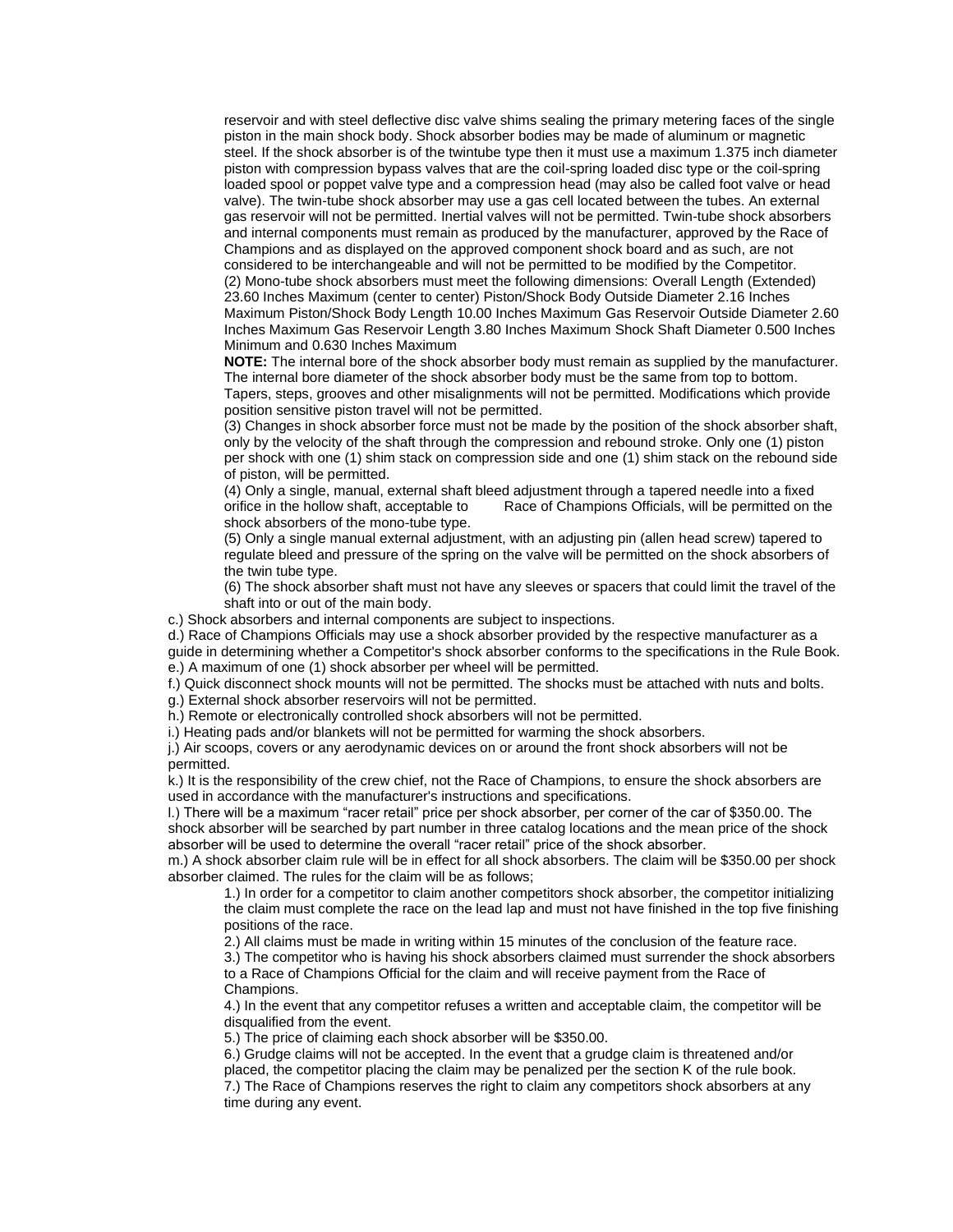#### 6. Spindles / Wheel Bearings / Hubs

a.) The spindles, wheel bearings, and hubs must be acceptable to Race of Champions Officials and meet the following minimum requirements:

b.) Heavy-duty magnetic steel spindles must be used.

c.) The front spindles should be equipped with a minimum of one (1) and a maximum of two (2) tether attachment brackets mounted on the front of the spindle as shown and described in Diagram (#15) in the rear pages of the NASCAR Rule Book. The tether attachment brackets must be 3/16 inch thick magnetic steel and be completely welded to the spindle tower and spindle steering arm. The tether attachment brackets must have a 1/2 inch minimum diameter mounting hole and use a 1/2 inch minimum diameter bolt for the attachment of the front spindle tethers. The mounting holes must have a minimum of 3/4 inch of metal from the center of the mounting bolt to the edge of the bracket.

d.) Wheel bearings must be magnetic steel, tapered roller bearings and bearing races. The bearings, races and seals must be assembled separately in the hubs.

e.) Aluminum or magnetic steel hubs will be permitted. Only standard type wide five hubs using an inner bearing race with a maximum inside dimension of 1.995 inches and an outer bearing with a maximum inside dimension of 1.885 inches will be permitted. This does not apply to the 5 X 5 design steel hub designs. All hubs must use a moly type grease. Hubs that require oil as a lubricant will not be permitted.

f.) The front spindles must be linked to the frame using a minimum of one (1) and should use two (2) Vectran® HS V-12 fiber cables on both the left side and right side. The fiber cables must be attached around the frame rearward of the upper A-frame mounts and forward of the front sub-frame bars (#16 A&B) using a choker-type hitch. The fiber cables must be attached to the tether attachment brackets mounted on the front spindles as described in 12-5B using a 1/2 inch minimum diameter magnetic steel bolt. The fiber cables must be constructed from a continuous loop of 5/16 inch diameter 12 strand cable (with a red tracer thread) woven from Vectran® HS V-12 fiber. The fiber cables should have the dated sleeve attached to the center of the continuous loop. The fiber cables must be from the approved manufacturer listed below: MANUFACTURER PART NUMBER

Amick Industries MD-103R2

The fiber cables and components (including expiration date and part number) must be in good quality condition and must remain as manufactured. The fiber cables must not be used past their expiration date which is three (3) years after the date of manufacture.

# 7. Tread Width Requirements

a.) All cars must maintain the following tread width requirements. A minimum front and rear tread width of 82 inches and a maximum tread width of 83-3/4 inches will be permitted. The tread width will be determined by measuring the left outside wheel bead surface to the right outside wheel bead surface at spindle height. b.) Aluminum or steel spacers will be permitted to utilize the maximum allowable tread width.

# 8. Wheelbase Requirements

a.) On either side of the car the minimum wheelbase that will be permitted is 106 inches and the maximum wheelbase that will be permitted is 108 inches.

b.) When measuring the wheelbase, the maximum allowable difference must not exceed one (1) inch plus or minus (+/-) on the opposite side. Any device or procedure which has the ability to dynamically change the wheelbase beyond normal travel parameters will not be permitted.

# 10. Car Height Adjustment / Handling Devices

a.) The only device permitted for adjusting the height of a car will be the front and rear coil over spring units as described in sub-section m.8.2. Adjustments will be permitted during an Event but must be done in a manner that results in the car maintaining body height requirements, as described in sub-section m.8.9. b.) Any device(s) for adjusting the handling characteristics or the car's height, which can be activated by the driver, will not be permitted inside of the driver's compartment.

c.) Electrical, pneumatic, hydraulic, remote control, or any other devices, which change the handling characteristics or height of the car, will not be permitted.

d.) Devices and/or procedures to, or used to, reduce or hold the car lower than the normal stiffness of the springs will not be permitted.

e.) Car height adjustments will not be permitted on the left front suspension during a Race unless approved by Race of Champions Officials.

# 11. Steering Components

a.) All steering components must be approved by the Race of Champions. Prior to being used in competition, all major steering components must be submitted, in a completed form/assembly, to the Race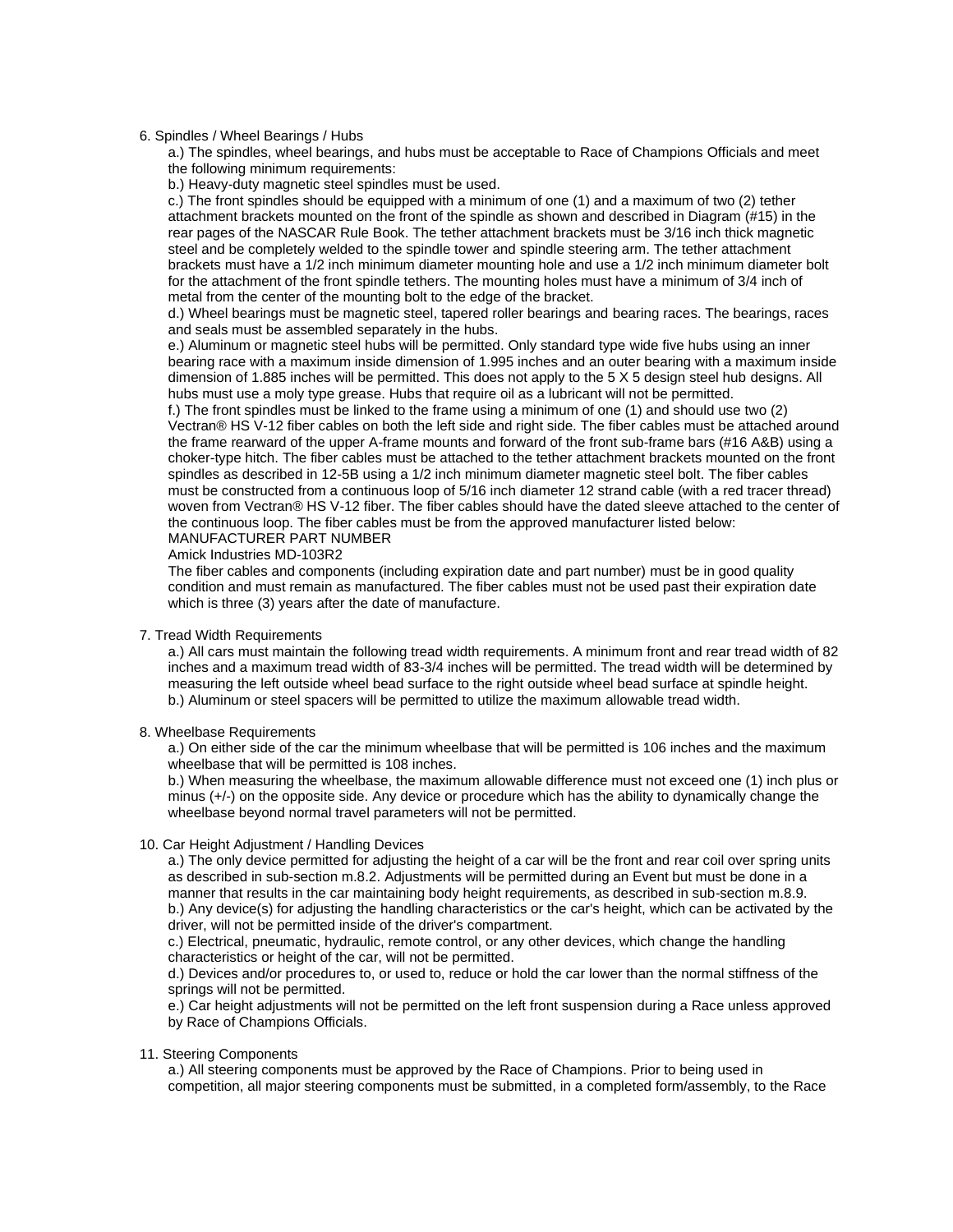of Champions Officials for consideration of approval and approved by the Race of Champions. Each such part may thereafter be used until the Race of Champions determines that such part is no longer eligible. b.) Rack and pinion steering will be permitted.

c.) All cars must be equipped with a magnetic steel steering shaft.

d.) Tie rods, drag links and steering component parts must be heavy-duty. Pitman arms that may be interchanged will be permitted. Holes and/or other modifications in steering components that, in the judgment of Race of Champions Officials, have been made with the intent of weight reduction, will not be permitted.

e.) The center top of the steering post must be padded with at least two (2) inches of resilient material acceptable to Race of Champions Officials.

f.) A quick-release steering wheel coupling with a magnetic steel housing acceptable to Race of Champions Officials must be used. The steering wheel coupling should meet the SFI 42.1 specification and display a valid SFI 42.1 label on the outside surface. The magnetic steel housing must not be covered with plastics or coatings.

g.) The use of universal joints in the steering shaft must be acceptable to Race of Champions Officials. It is recommended that a minimum of two (2) universal joints be used forward of the firewall.

h.) Only magnetic steel or aluminum steering wheels will be permitted.

i.) The power steering pressure pump must be mounted and driven off the front of the engine.

### 15. Rear Axle

a.) The rear axle must be acceptable to Race of Champions Officials and meet the following requirements: b.) Aluminum or magnesium quick change rear end center sections equipped with aluminum or magnesium side bells will be permitted. Only quick change center sections with magnetic steel spur gears on the back side will be permitted.

c.) Front loading type, mini type quick change rear ends will not be permitted.

d.) Aftermarket racing magnetic steel or aluminum spool or magnetic steel aluminum mini spool will be permitted.

e.) Only the 10"-inch ring and pinion will be permitted.

f.) Only a magnetic steel lower jackshaft and driveshaft yoke will be permitted in the quick change rear end center section.

g.) Only full floating magnetic steel double splined rear axles will be permitted. Any axles that require clips must be welded in place.

h.) Only locked rear drive axle assemblies will be permitted at all times during an Event. Limited slip differentials will not be permitted.

i.) Only magnetic steel axle tubes will be permitted. If axle housing support(s) are being used, the support must not have any type of adjustment and must maintain a solid mount on either end of the support.

j.) The distance, measured from the center of the rear end housing to the rear hubs, left and right, at the point the wheels bolt on, must be within three (3) inches in length.

h.) The rear end must be mounted so that the inside edge of the left rear tire is even with or outside the outermost edge of the left side frame rail.

k.) Heating pads and/or blankets will not be permitted for warming the rear end assembly.

l.) Any method or transmission gear higher than 1.18:1 designed to override the gear rule will not be permitted. The only high gear transmission ratio permitted will be 1.00:1. A tire circumference and air pressure minimum limit may also be in effect.

m.) Race of Champions Officials may, at its discretion, require that all cars compete with a final drive gear ratio specified by Race of Champions Officials for each Event.

l.) For purposes of checking a pre-determined final drive gear ratio, when jacked up both rear wheels must rotate in the same direction with each traveling the same rotational distance. **In the event that any "gear ratio" adjustment is required, it will be noted in the "Competition Format" and will be adjusted through the "quick change" type rear end prior to any other adjustment.**

Race of Champions Asphalt Modified Gear Rule Chart for Reference (Track Size) 2020

For non-quick change type rear ends;

| 4.87 |
|------|
| 4.87 |
|      |

# **For quick change type rear ends;**

**Track Type**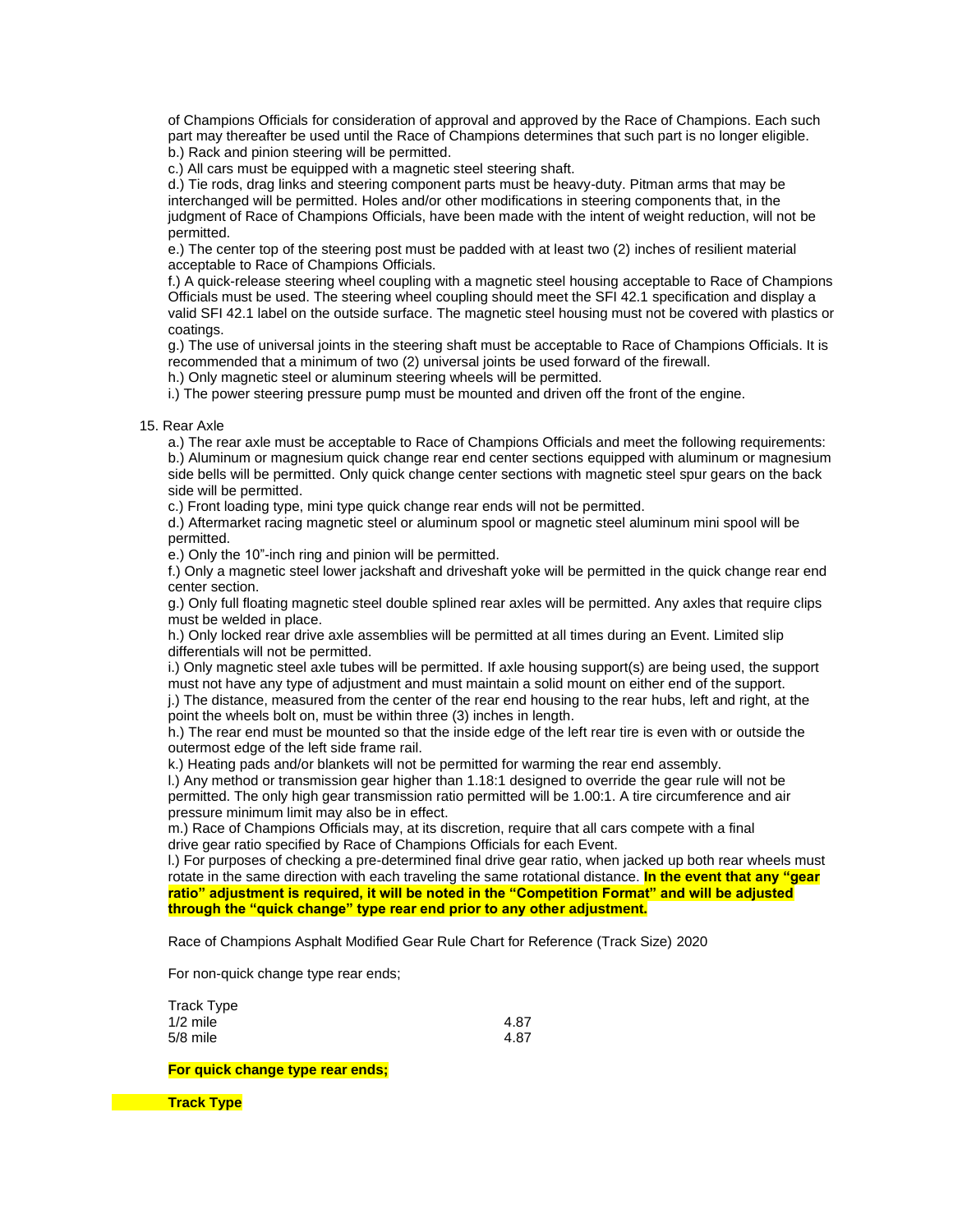| $1/2$ mile | 5:04 |
|------------|------|
| $5/8$ mile | 5:04 |

**Note: In 2022 a maximum short track gear will be established and issued via a technical bulletin.**

**Note: If any other adjustment for the purpose of competition is required, a weight penalty will be added to all cars using the non-quick change rear end. The weight penalty may be additional weight or a reduction in left side percentage.**

### **m.9 Roll Cage**

*NOTE: Unless otherwise specified within Section M.1.B, the rules shall remain as published in section M.1.A. Only specified Race of Champions asphalt Sportsman Modified rules will appear in section M.1.B*

# **m.10 Wheels**

- 1. Wheels
	- a.) The wheels must be acceptable to Race of Champions Officials and meet the following requirements:

b.) Only 15 inch diameter five (5) lug reinforced magnetic steel wheels with a maximum width of 13 inches will be permitted. A 12 inch maximum width is recommended.

c.) Any offset (backspacing) will be permitted.

d.) Steel valve stem hardware recommended by the manufacturer must be used. Valve stem caps must be installed at all times during competition.

e.) Only solid, one-piece, heavy-duty 1/2-inch to 5/8-inch magnetic steel lug bolts and standard one (1) inch hex, fully threaded, solid, one-piece magnetic steel lug nuts, tapered on at least one (1) side, will be permitted. The first thread on each lug bolt must be visible from the front of the lug nut when the lug nut is installed. The same style lug bolt must be used for practice, qualifying and the Race. Design modifications to the lug bolts will not be permitted.

f.) Bead locks will not be permitted.

g.) Any device, modification or procedure to the tire, wheel or valve stem hardware, that in the judgment of Race of Champions Officials is used to release pressure (beyond normal pressure adjustments) from the tire and/or inner shield, will not be permitted.

# **m.11 Tires**

1. Tires

a.) Only approved tires will be permitted. Approved tires are those tires that comply with the requirements of this rule and are recommended in writing, with prior notification to the Race of Champions by the Race of Champions-approved tire manufacturer for use by Competitors in the Event.

# 2. Physical Requirments

a.) All four (4) tires must be the same make and the same tread design.

# 3. Tire Manufacturer Obligations

a.) The tire manufacturer must provide the Race of Champions with the following information in writing two (2) weeks prior to the date of the Event. (1) Tire identification markings for each tire must be unique to one (1) particular size, construction, and rubber compound combination.

(2) The recommended position on the car for each tire being used in the Event.

b.) The same tires must be made available to each Competitor.

c.) The Hoosier Racing Tire designation 1070 will be the only tire permitted for competition in Race of Champions Sportsman Modified events unless otherwise indicated in a bulletin and/or rule change as designated by Race of Champions Officials.

#### 4. Tire Measurement Procedure

a.) A Race of Champions-approved measuring device will be used to determine the maximum size of the tire. Tires may be selected at each Event by Race of Champions Officials for measurements. Tires to be measured must be mounted on a 15 inch wheel of the proper rim width. Twenty pounds air pressure will be required for the measurements.

# 5. Tire Usage Rules